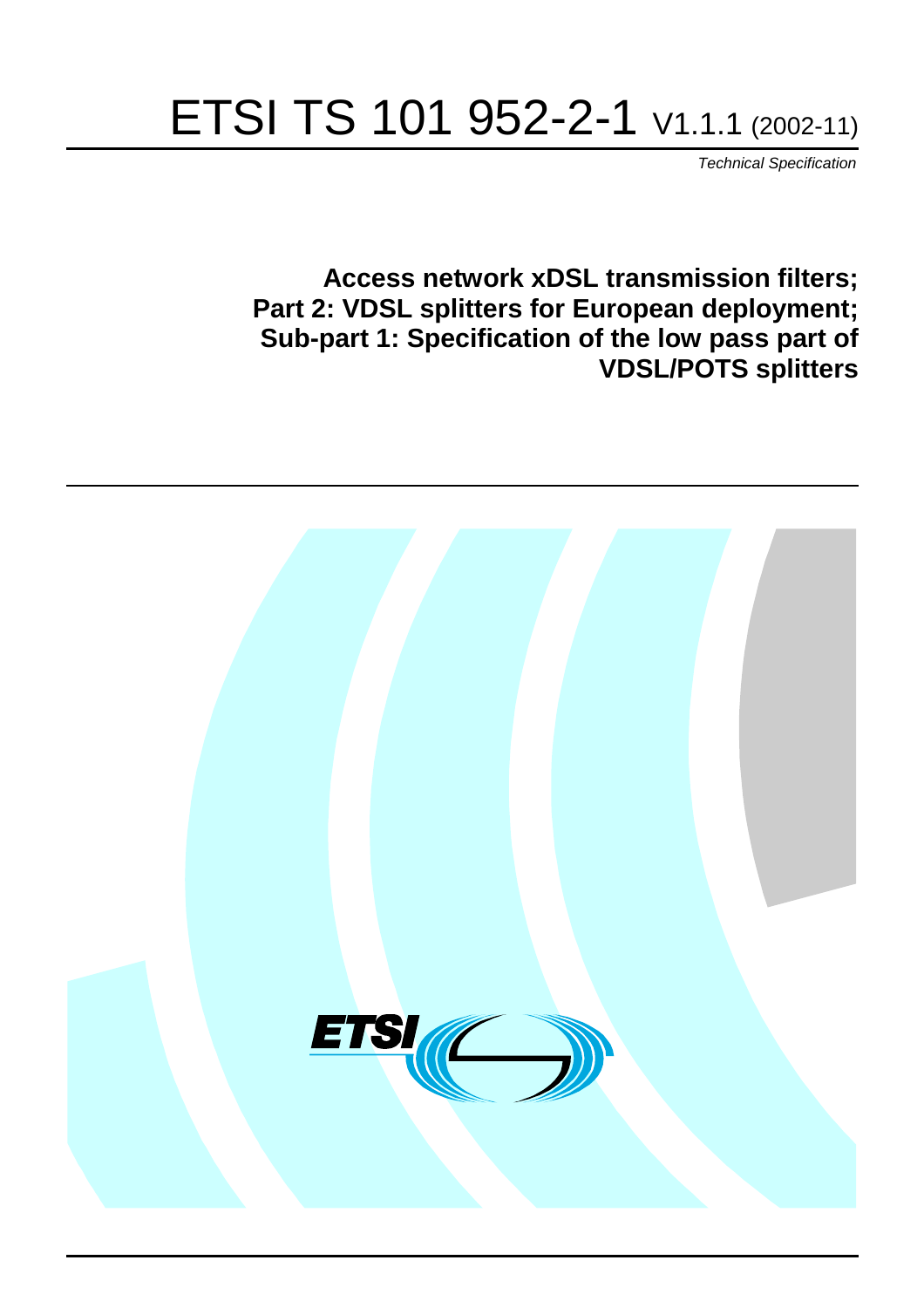Reference DTS/AT-010105-02-01

Keywords VDSL, POTS, splitter

#### **ETSI**

#### 650 Route des Lucioles F-06921 Sophia Antipolis Cedex - FRANCE

Tel.: +33 4 92 94 42 00 Fax: +33 4 93 65 47 16

Siret N° 348 623 562 00017 - NAF 742 C Association à but non lucratif enregistrée à la Sous-Préfecture de Grasse (06) N° 7803/88

#### **Important notice**

Individual copies of the present document can be downloaded from: [http://www.etsi.org](http://www.etsi.org/)

The present document may be made available in more than one electronic version or in print. In any case of existing or perceived difference in contents between such versions, the reference version is the Portable Document Format (PDF). In case of dispute, the reference shall be the printing on ETSI printers of the PDF version kept on a specific network drive within ETSI Secretariat.

Users of the present document should be aware that the document may be subject to revision or change of status. Information on the current status of this and other ETSI documents is available at <http://portal.etsi.org/tb/status/status.asp>

> If you find errors in the present document, send your comment to: [editor@etsi.org](mailto:editor@etsi.org)

#### **Copyright Notification**

No part may be reproduced except as authorized by written permission. The copyright and the foregoing restriction extend to reproduction in all media.

> © European Telecommunications Standards Institute 2002. All rights reserved.

**DECT**TM, **PLUGTESTS**TM and **UMTS**TM are Trade Marks of ETSI registered for the benefit of its Members. **TIPHON**TM and the **TIPHON logo** are Trade Marks currently being registered by ETSI for the benefit of its Members. **3GPP**TM is a Trade Mark of ETSI registered for the benefit of its Members and of the 3GPP Organizational Partners.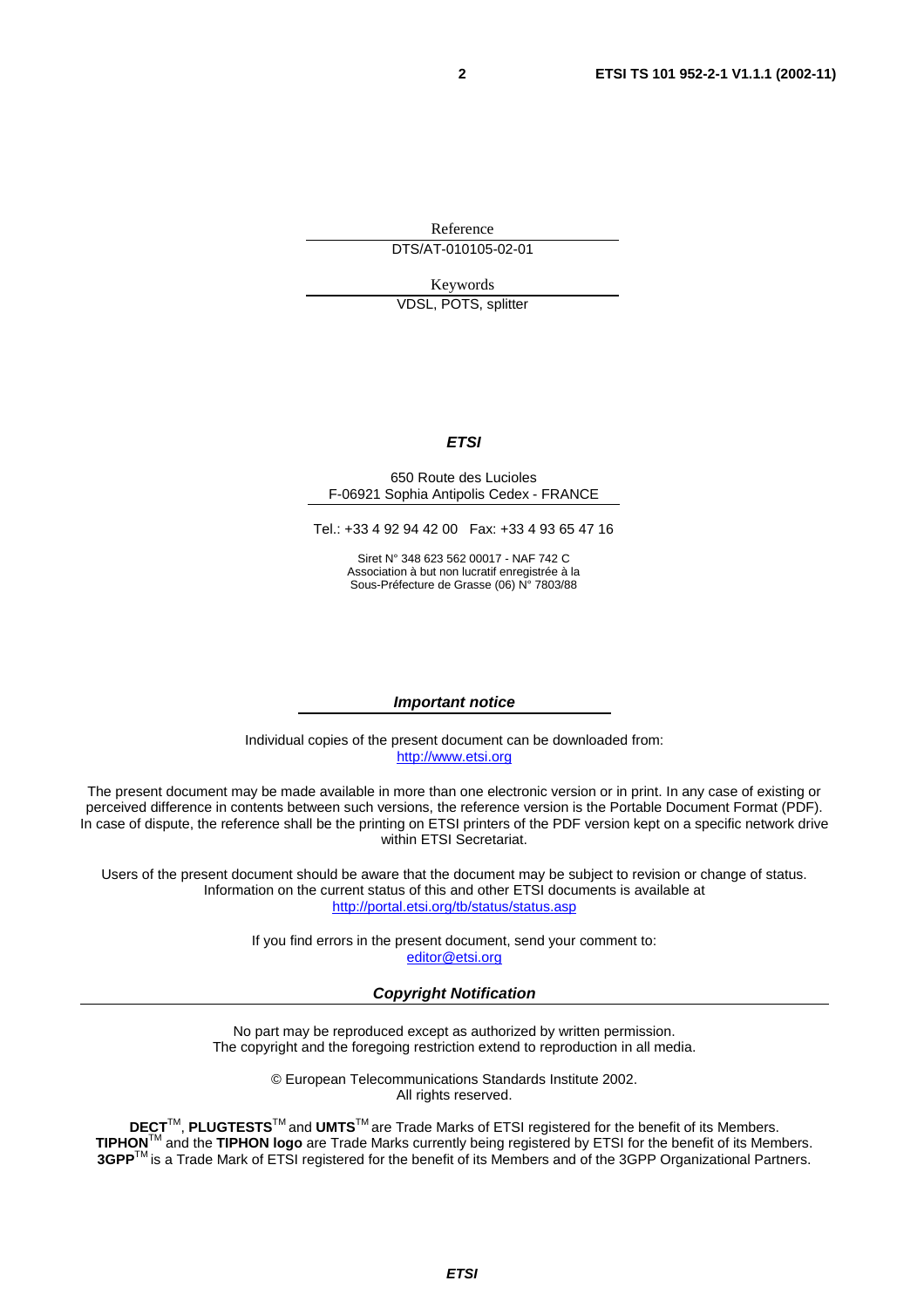# Contents

| $\mathbf{I}$     |  |
|------------------|--|
| 2                |  |
| 3                |  |
| 3.1              |  |
| 3.2              |  |
| 4                |  |
| 4.1              |  |
| 5                |  |
| 5.1              |  |
| 5.1.1            |  |
| 5.1.2            |  |
| 5.2              |  |
| 5.2.1            |  |
| 5.2.2            |  |
| 5.2.3            |  |
| 5.2.4            |  |
| 5.3              |  |
| 6                |  |
| 6.1              |  |
| 6.1.1            |  |
| 6.1.2            |  |
| 6.2              |  |
| 6.2.1            |  |
| 6.2.2            |  |
| 6.2.3            |  |
| 6.2.4            |  |
| 6.3              |  |
| 6.3.1            |  |
| 6.3.2            |  |
| 6.3.3            |  |
| 6.4              |  |
| 6.4.1            |  |
| 6.4.2<br>6.4.2.1 |  |
| 6.4.2.2          |  |
| 6.5              |  |
| 6.5.1            |  |
| 6.5.2            |  |
| 6.6              |  |
| 6.6.1            |  |
| 6.6.1.1          |  |
| 6.6.1.2          |  |
| 6.7              |  |
| 6.8              |  |
| 6.9              |  |
| 6.9.1            |  |
| 6.9.2            |  |
| 6.10             |  |
| 6.10.1           |  |
| 6.10.2<br>6.11   |  |
|                  |  |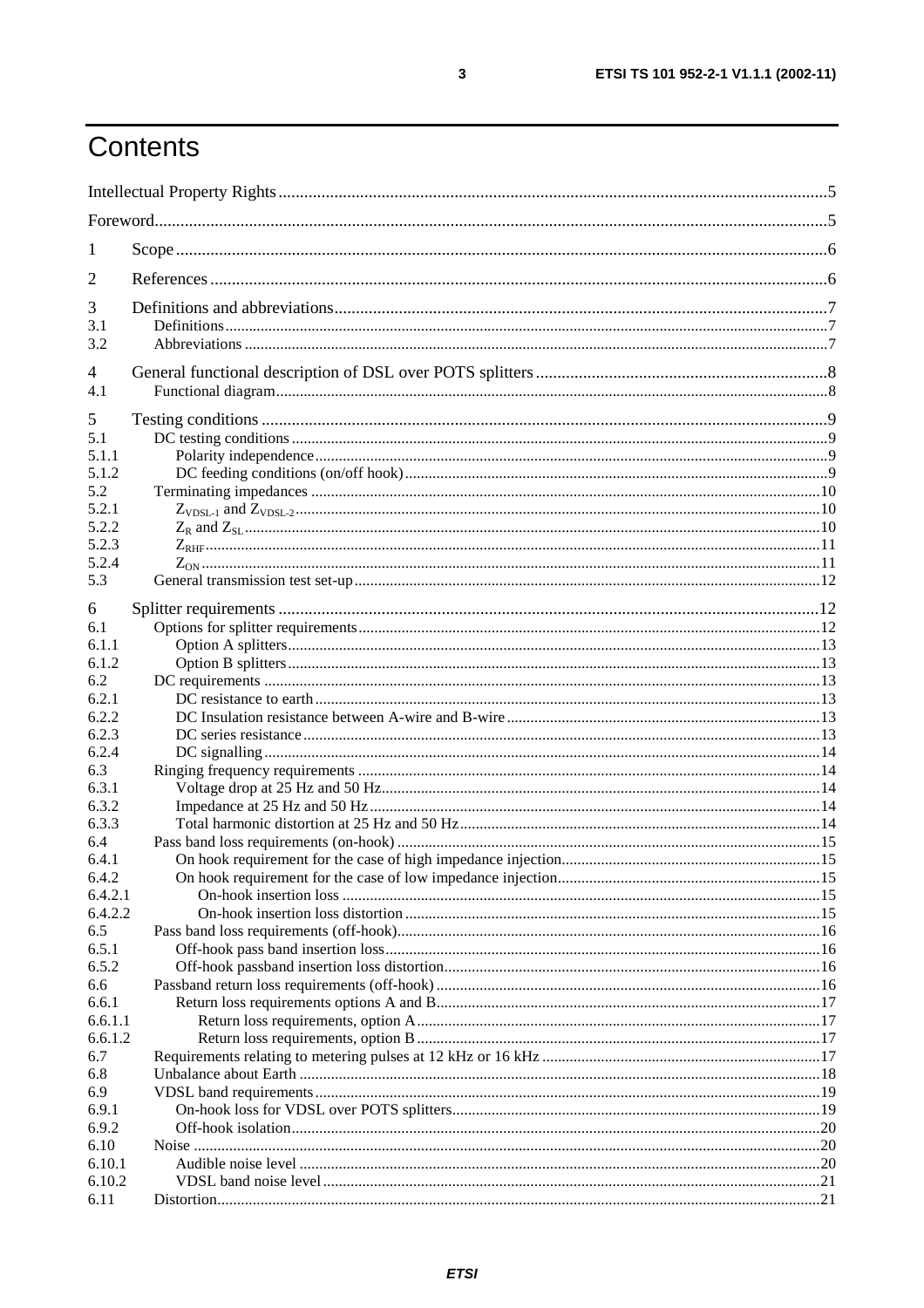| 6.13 |  |  |
|------|--|--|
| 6.12 |  |  |
|      |  |  |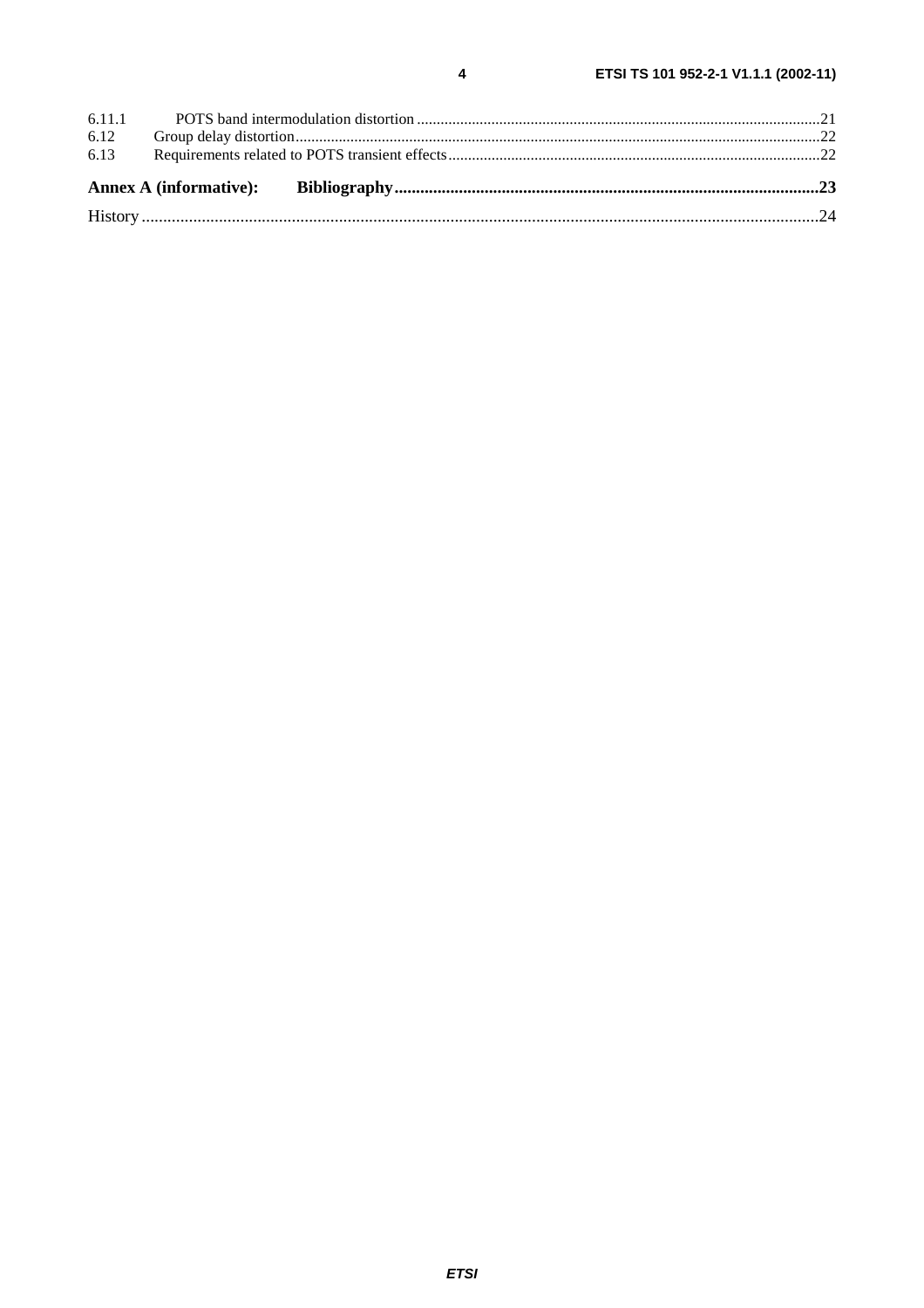# Intellectual Property Rights

IPRs essential or potentially essential to the present document may have been declared to ETSI. The information pertaining to these essential IPRs, if any, is publicly available for **ETSI members and non-members**, and can be found in ETSI SR 000 314: *"Intellectual Property Rights (IPRs); Essential, or potentially Essential, IPRs notified to ETSI in respect of ETSI standards"*, which is available from the ETSI Secretariat. Latest updates are available on the ETSI Web server (<http://webapp.etsi.org/IPR/home.asp>).

Pursuant to the ETSI IPR Policy, no investigation, including IPR searches, has been carried out by ETSI. No guarantee can be given as to the existence of other IPRs not referenced in ETSI SR 000 314 (or the updates on the ETSI Web server) which are, or may be, or may become, essential to the present document.

# Foreword

This Technical Specification (TS) has been produced by ETSI Technical Committee Access and Terminals (AT).

The present document is part 2, sub-part 1 of a multi-part deliverable covering Access network xDSL transmission filters, as identified below:

Part 1: "ADSL splitters for European deployment";

Part 2: "VDSL splitters for European deployment";

- Sub-part 1: "Specification of the low pass part of VDSL/POTS splitters";
- Sub-part 2: "Specification of the high pass part of VDSL/POTS splitters";
- Sub-part 3: "Specification of VDSL/ISDN splitters";
- Sub-part 4: "Specification of VDSL/"Other services" splitters".
- NOTE: The choice of a multi-part format for the present document is to facilitate maintenance and future enhancements.

The present document is fully in line with initiative "eEurope 2002 - An Information Society For All", under "The contribution of European standardization to the eEurope Initiative, A rolling Action Plan" especially under the key objective of a cheaper, faster and secure Internet.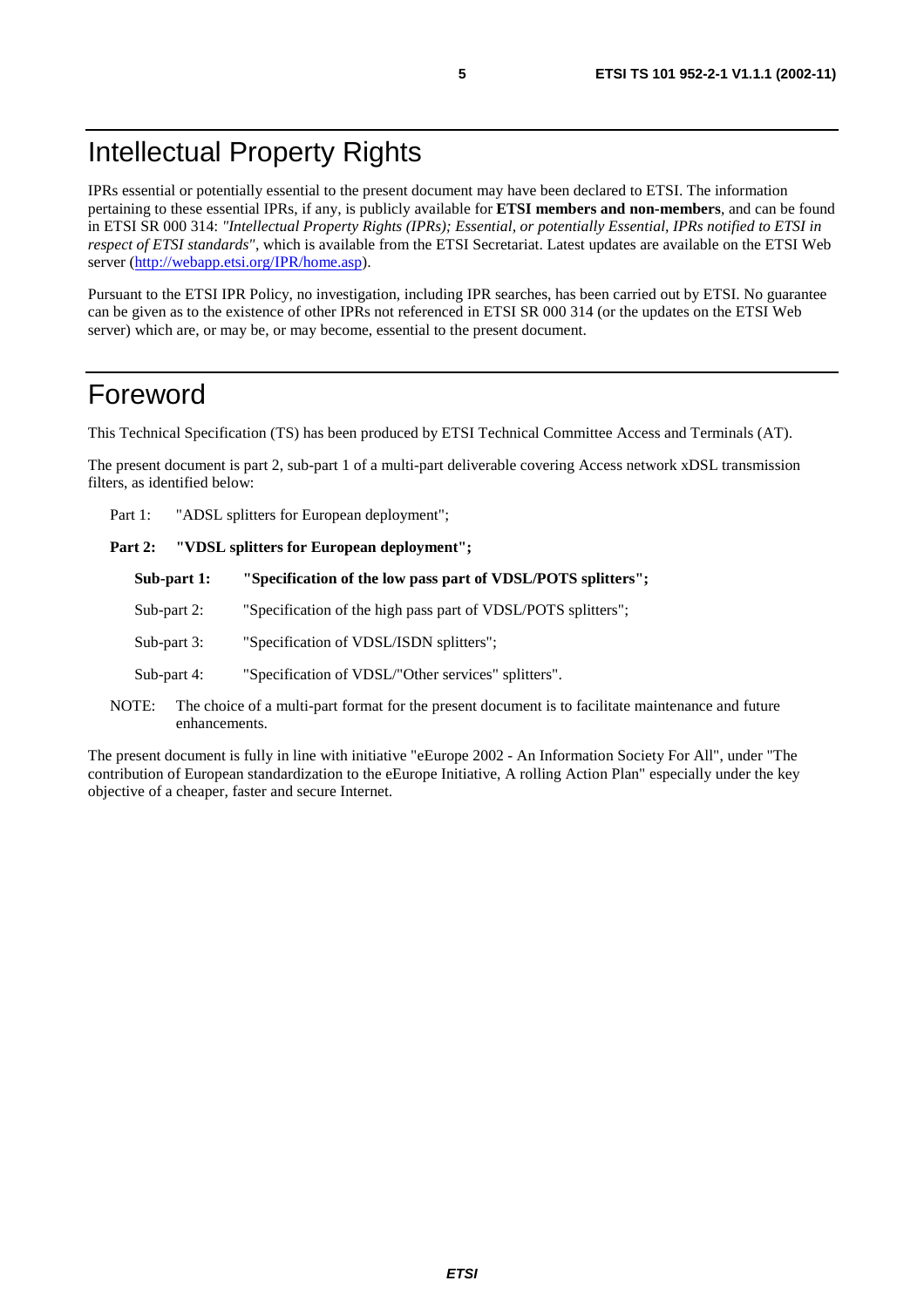# 1 Scope

The present document specifies requirements and test methods for the low pass part of "VDSL over POTS" splitters. These splitters are intended to be installed at the Local Exchange side of the local loop and at the user side near the NTP. In the case of splitters at the user side, the present document specifies the master splitter that is intended for use at the demarcation point of the customer premises. Distributed splitters are not within the scope of the present document.

The splitter filter, as specified by the present document, may be implemented as an independent unit, separately from the DSL transceiver, or may be integrated with the DSL termination unit. The splitter may also be integrated with the baseband termination unit (e.g. POTS line card), however this is outside of the scope of the current document.

# 2 References

The following documents contain provisions which, through reference in this text, constitute provisions of the present document.

- References are either specific (identified by date of publication and/or edition number or version number) or non-specific.
- For a specific reference, subsequent revisions do not apply.
- For a non-specific reference, the latest version applies.
- [1] ETSI TBR 038: "Public Switched Telephone Network (PSTN); Attachment requirements for a terminal equipment incorporating an analogue handset function capable of supporting the justified case service when connected to the analogue interface of the PSTN in Europe".
- [2] ETSI TR 102 139: "Compatibility of POTS terminal equipment with xDSL systems".
- [3] ITU-T Recommendation O.42: "Equipment to measure non-linear distortion using the 4-tone intermodulation method".
- [4] ETSI TBR 021: "Terminal Equipment (TE); Attachment requirements for pan-European approval for connection to the analogue Public Switched Telephone Networks (PSTNs) of TE (excluding TE supporting the voice telephony service) in which network addressing, if provided, is by means of Dual Tone Multi Frequency (DTMF) signalling".
- [5] ETSI TR 101 728: "Access and Terminals (AT); Study for the specification of low pass section of POTS/ADSL splitters".
- [6] ITU-T Recommendation O.41: "Psophometer for use on telephone-type circuits".
- [7] ITU-T Recommendation O.9: "Measuring arrangements to assess the degree of unbalance about earth".
- [8] ETSI TS 101 270-1: "Transmission and Multiplexing (TM); Access transmission systems on metallic access cables; Very high speed Digital Subscriber Line (VDSL); Part 1: Functional requirements".
- [9] ETSI ES 201 970: "Access and Terminals (AT); Public Switched Telephone Network (PSTN); Harmonized specification of physical and electrical characteristics at a 2-wire analogue presented Network Termination Point (NTP)".
- [10] ETSI EN 300 659: "Access and Terminals (AT); Analogue access to the Public Switched Telephone Network (PSTN); Subscriber line protocol over the local loop for display (and related) services".
- [11] ETSI ES 200 778: "Access and Terminals (AT); Analogue access to the Public Switched Telephone Network (PSTN); Protocol over the Local loop for display and related services; Terminal equipment requirements".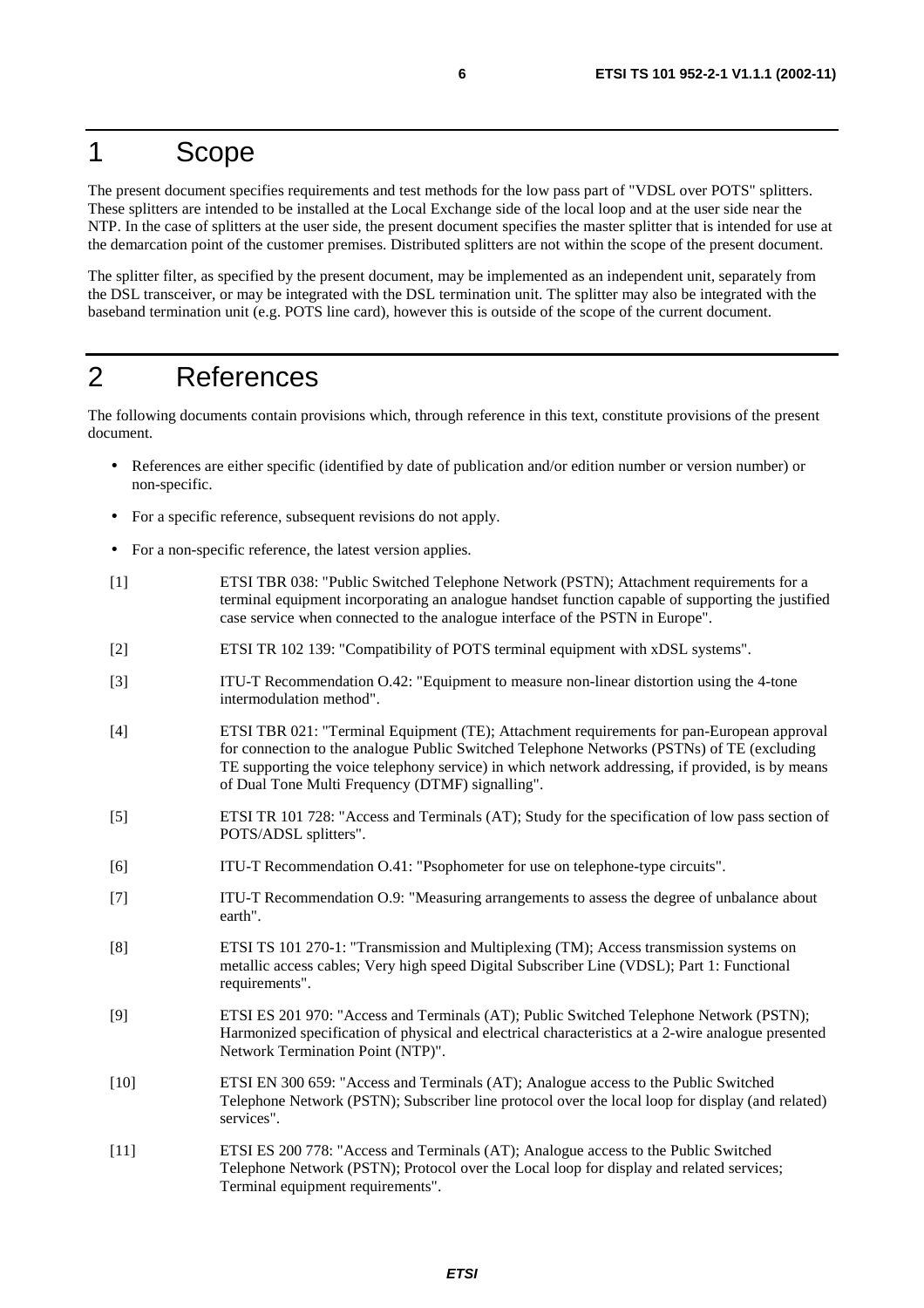- [12] ETSI ES 201 729: "Public Switched Telephone Network (PSTN); 2-wire analogue voice band switched interfaces; Timed break recall (register recall); Specific requirements for terminals".
- [13] ETSI ES 201 187: "2-wire analogue voice band interfaces; Loop Disconnect (LD) dialling specific requirements".

# 3 Definitions and abbreviations

# 3.1 Definitions

For the purposes of the present document, the following terms and definitions apply:

**A-wire and B-wire:** wires in the 2-wire local loop connection provided from the exchange to the NTP

**distributed filter:** a low pass filter that is added in series with each of the parallel POTS TE.

NOTE: Each of these parallel connected filters (in the in-house cabling) is known as a distributed filter. These filters are also known as In-line filters or microfilters.

**far end echo:** speech that is fed back to the talker in a telephony connection with a round trip delay (i.e. the delay between talking and hearing the feedback), of greater than 5 ms, resulting in a distinguishable echo

**off-hook:** state of the POTS equipment at either end of a loop connection when the NTP terminal equipment is in the steady loop state

NOTE: See TBR 021 [4].

**on-hook:** state of the POTS equipment at either end of a POTS loop connection when the NTP terminal equipment is in the quiescent state

NOTE 1: See TBR 021 [4].

NOTE 2: In the case where there are multiple TE present at the customer end of the loop, then only when all of these are on-hook shall the TE be considered to be on hook from the perspective of testing the splitter.

**sidetone:** speech that is fed back to the talker in a telephony connection with a round trip delay (i.e. the delay between talking and hearing the feedback), of less than approximately 5 ms, making it indistinguishable from the original utterance

**signature network:** circuitry included at the POTS port of the splitter, the values and configuration of which may be operator dependent, which has the purpose of enabling network operator"s remote line testing equipment to determine the presence of a splitter on a line

# 3.2 Abbreviations

For the purposes of the present document, the following abbreviations apply:

| AC            | <b>Alternating Current</b>                                      |
|---------------|-----------------------------------------------------------------|
| <b>CLI</b>    | Caller Line Identification                                      |
| <sub>CO</sub> | Central Office (Local Exchange)                                 |
| DC            | Direct Current                                                  |
| <b>HPF</b>    | <b>High Pass Filter</b>                                         |
| <b>ITU</b>    | International Telecommunication Union                           |
| LE            | Local Exchange (Central Office)                                 |
| <b>NTP</b>    | <b>Network Termination Point</b>                                |
| <b>POTS</b>   | Plain Old Telephone Service                                     |
| <b>PSTN</b>   | <b>Public Switched Telephone Network</b>                        |
| <b>TE</b>     | Terminal Equipment (e.g. Telephone, Fax, voice band modem etc.) |
| <b>THD</b>    | <b>Total Harmonic Distortion</b>                                |
| <b>VDSL</b>   | Very high speed Digital Subscriber Line                         |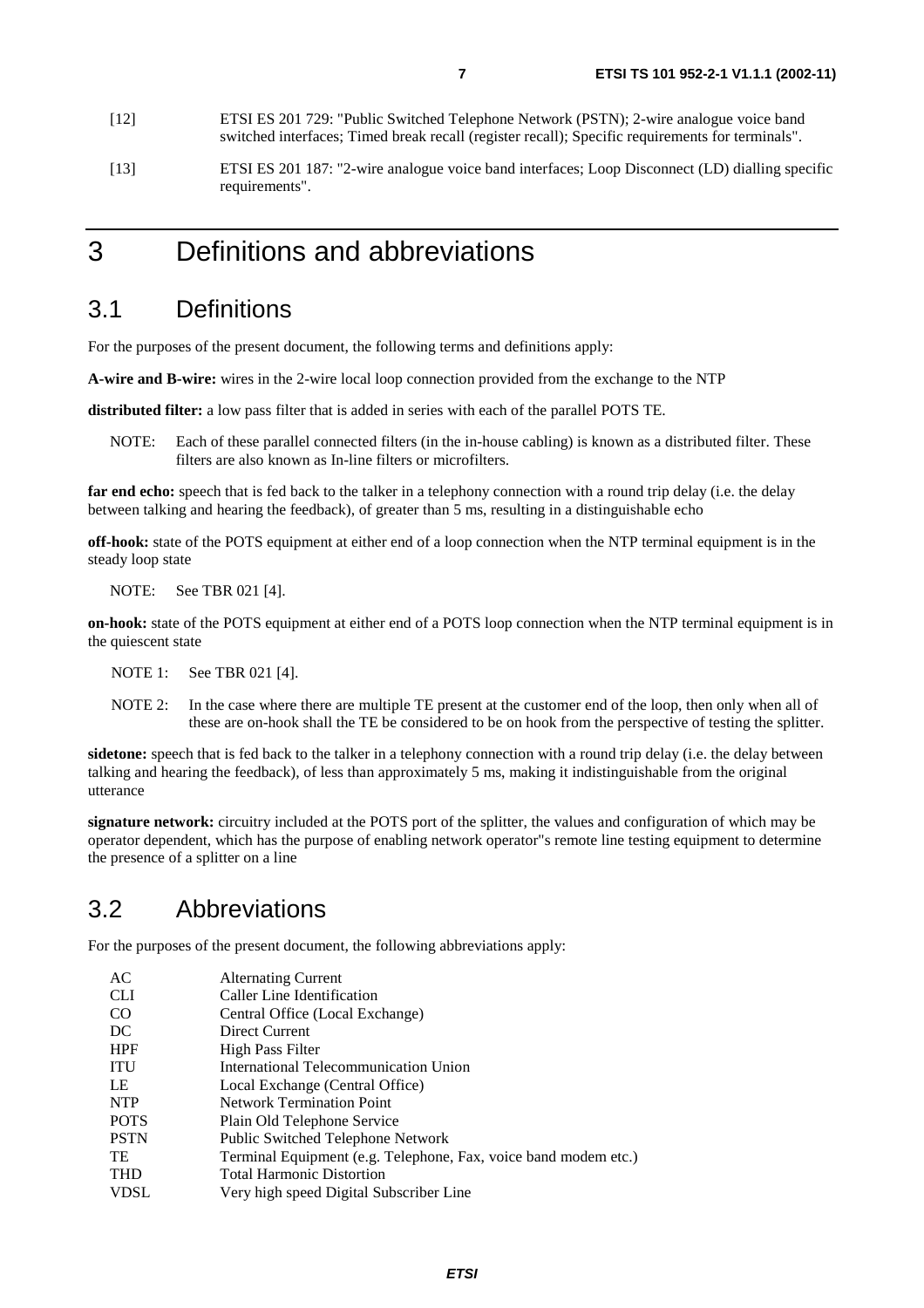# 4 General functional description of DSL over POTS splitters

The main purpose of the DSL over POTS splitter is to separate the transmission of POTS signals and DSL signals, enabling the simultaneous transmission of both services on the same twisted pair. The splitter also serves to protect POTS from interference due to egress (and ingress) from DSL signals. Equally it protects the DSL transmission from transients generated primarily during POTS signalling (dialling, ringing, ring trip, etc.), and it must also prevent interference to the DSL service due to fluctuations in impedance and linearity that occur when telephones change operational state (e.g. from off-hook to on-hook). Information on various implementations of DSL over POTS splitters is given in TR 101 728 [5]. Insertion of a splitter filter in existing POTS lines shall only have a low impact on the performance of this service.

# 4.1 Functional diagram



The functional diagram for the splitter combination is given in figure 1.

#### **Figure 1: Functional diagram of the DSL splitter configuration**

The transfer functions between the different ports of the splitter can be understood as follows:

- The transfer function from the POTS port to the LINE port and vice-versa is that of a low-pass filter.
- A high level of isolation is required from the DSL port to the POTS port to prevent undesirable interaction between the DSL transmission and any existing narrowband services.
- The transfer function from the DSL port to the LINE port and vice-versa is either that of a high-pass filter, or it may be all pass in nature, in the case where the full high pass filter function is implemented in the DSL transceiver (see 2 of TS 101 952-1-2).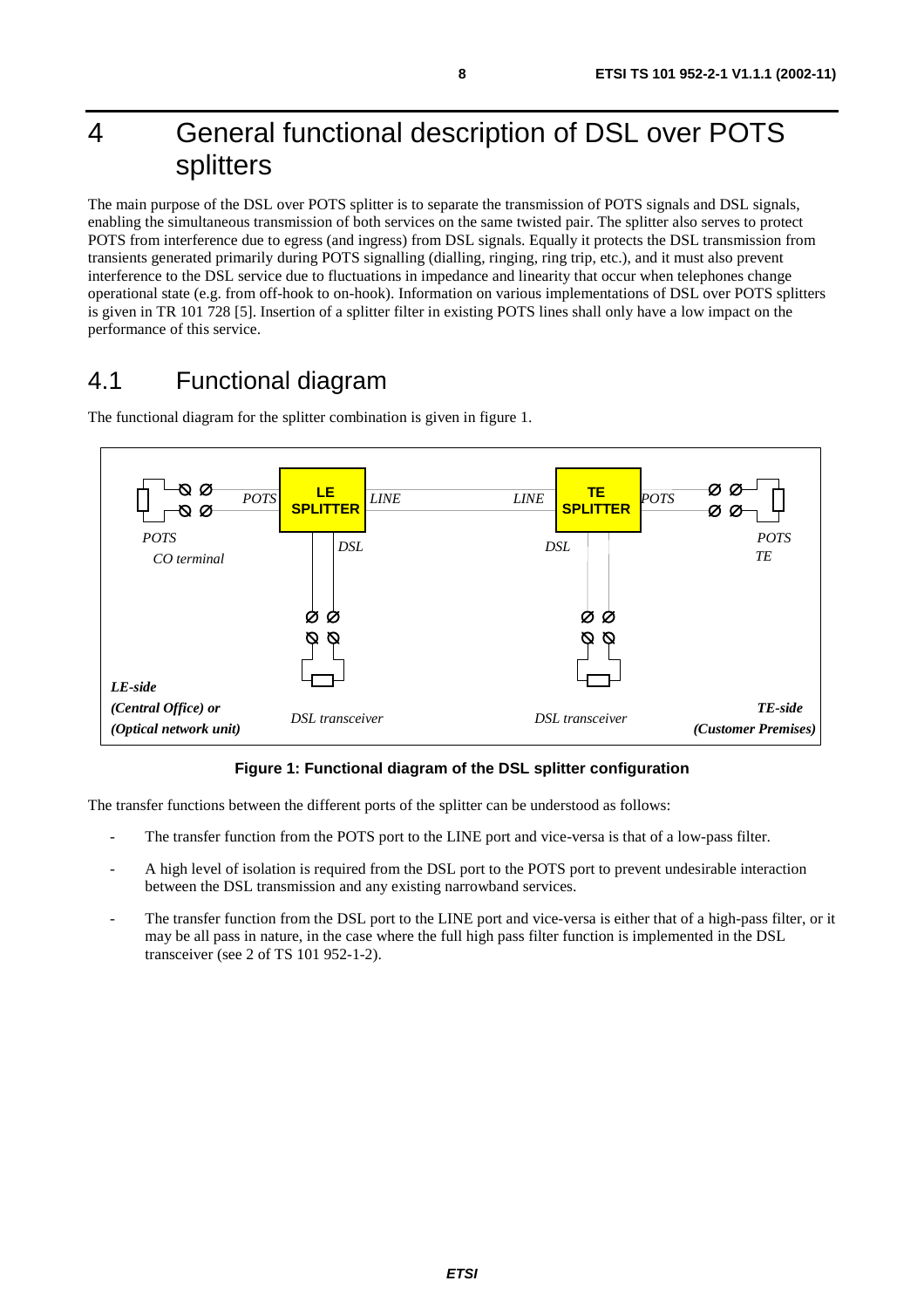

**Figure 2: Structure of the DSL splitter filter** 

# 5 Testing conditions

# 5.1 DC testing conditions

### 5.1.1 Polarity independence

The splitter shall conform to all the applicable requirements of the present document for both polarities of the DC line feeding voltage (and the DC line current) provided by the local exchange.

This may not apply in the case where a "signature network" is used as this may be polarity dependant.

## 5.1.2 DC feeding conditions (on/off hook)

The electrical requirements in the present document can be classified as follows:

- On-hook requirements, when the POTS terminal equipment is in the on-hook state.
- Off-hook requirements, when the POTS terminal equipment is in the off-hook state.
- Transitional requirements, when the POTS terminal equipment is in the transition between the on-hook and off-hook state (in either sense).

On-hook voiceband electrical requirements shall be met with a DC feeding voltage of 50 V, and using the impedance model  $Z_{\text{ON}}$ , as given in clause 5.2.4 of the present document.

• Additionally in certain networks there may be on-hook signalling requiring a DC loop current in the range of 0,4 mA to 2.5 mA flowing through the distributed filter. In this case an impedance model of 600  $\Omega$  is used to terminate the LINE and POTS port of the distributed filter at voice frequencies.

Off-hook electrical requirements shall be met with a DC current of 13 mA to 80 mA.

Testing conditions for transitional requirements are specified in clause 6.13 of the present document.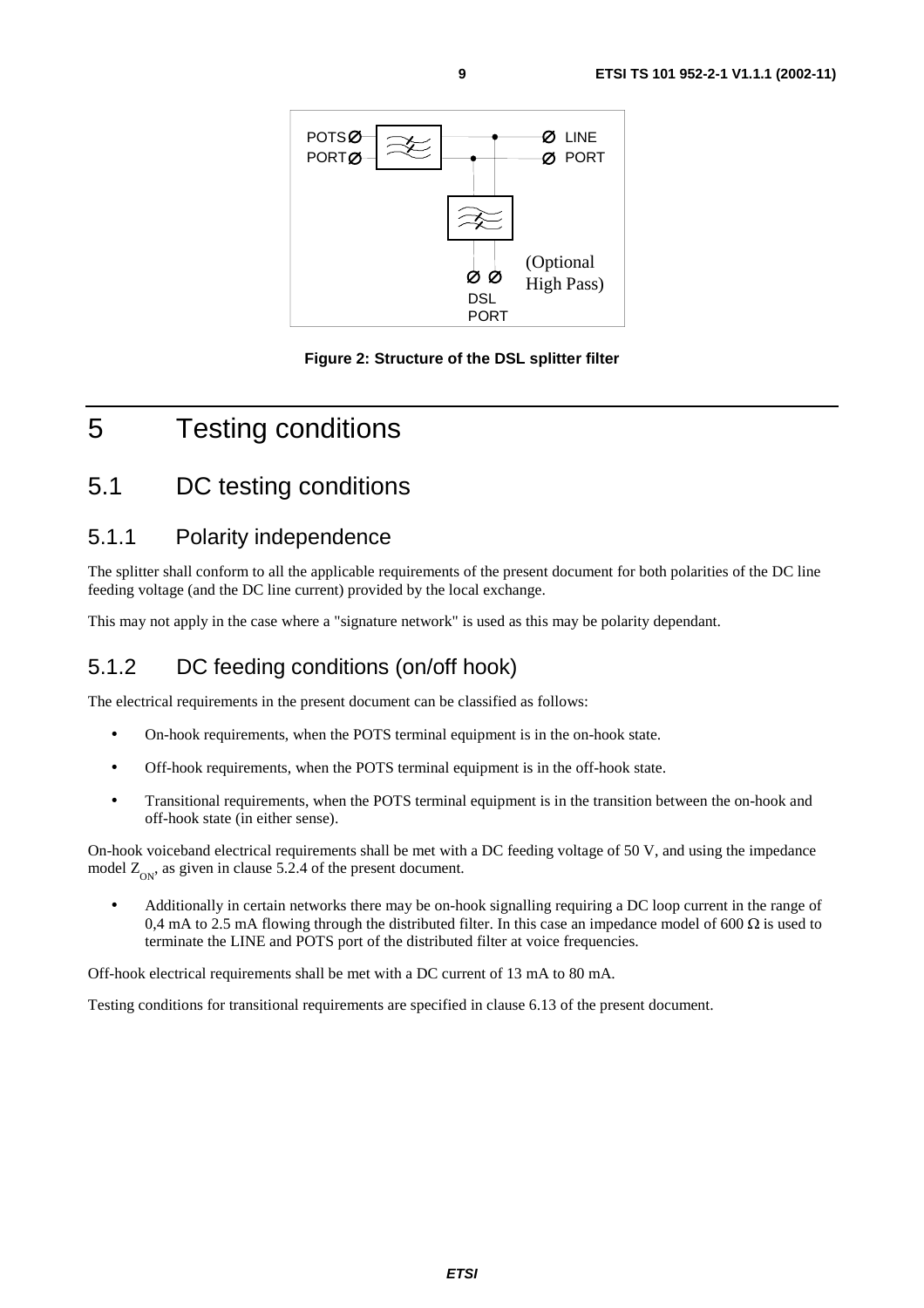# 5.2 Terminating impedances

# 5.2.1  $Z_{VDSL-1}$  and  $Z_{VDSL-2}$

NOTE: It is assumed in this clause that the input impedance of the VDSL modem is such that only signals below approximately 25 kHz are blocked. In the case where the modem also blocks higher frequency signals, (e.g. those between 25 kHz and 138 kHz, or indeed if it has a higher passband frequency), then an alternative model of  $Z_{VDSL}$  would be appropriate. Such an alternative model could significantly reduce the complexity of the filter. This issue is currently under study.

In many of the tests with voice frequencies, the VDSL port of the low pass filter is terminated with an impedance called  $Z_{VDSL-1}$ . This impedance model represents the input impedance of the VDSL transceiver (with the HPF), as seen from the low pass filter. This substitute circuit shown in figure 3 is a model which shall be applied to a POTS splitter when verifying requirements of the low pass filter. The model is intended for splitter specification in the context of the present document. The purpose of this model impedance is for splitter specification, it is not a requirement on the input impedance of the VDSL transceiver.





From the perspective of practical testing, the impedance model of figure 3 is valid for the case where the splitter does not contain blocking capacitors or a third order high pass filter. In the case where either of these are present, the impedance network of figure 4 shall be used to terminate the VDSL port of the splitter.



#### Figure 4: Schematic diagram of  $Z_{VDSL-2}$  for the case where there is a high pass filter or **blocking capacitors present in the splitter unit**

NOTE: The impedance  $Z_{VDSL}$  is used in the present document in the case where either  $Z_{VDSL-1}$  or  $Z_{VDSL-2}$  may be applicable, depending on whether there is a high pass filter or blocking capacitors present in the splitter.

### 5.2.2  $Z_R$  and  $Z_{SL}$

For most requirements relating to voice band frequencies described in the present document, either the terminating impedances  $Z_R$  or  $Z_{SL}$  is used to terminate the POTS port or the Line port.  $Z_R$  is the European harmonized complex impedance as defined in ES 201 970 [9] and TBR 021 [4],  $Z_{SL}$  is an impedance used in TBR 038 [1] to simulate a short line terminated in 600  $Ω$ .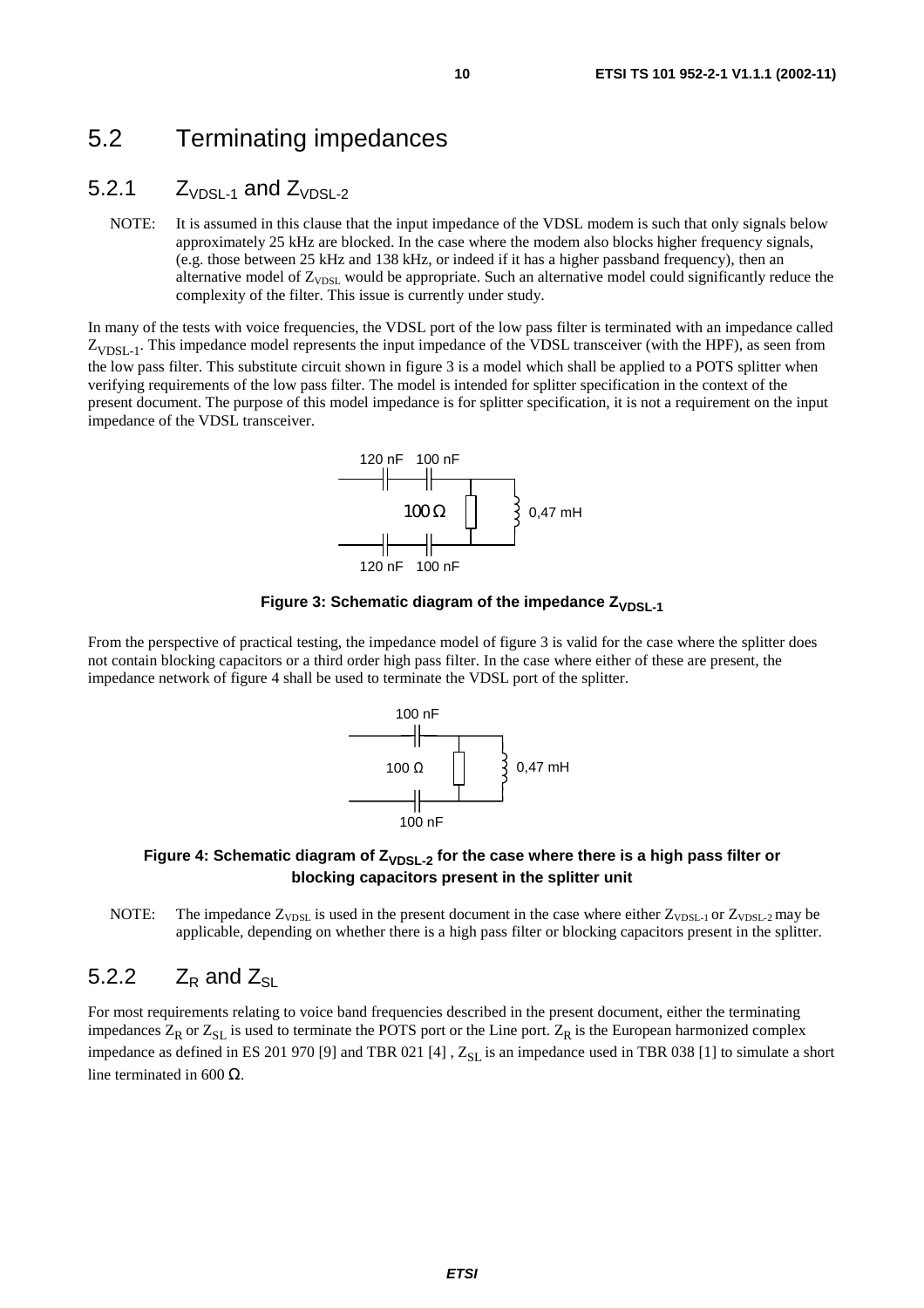

**Figure 5: Impedance Z<sub>R</sub>** 



**Figure 6: Impedance Z<sub>SL</sub>** 

NOTE: In the case of splitters to be deployed in some networks, alternative models of reference impedances instead of  $Z_R$  are currently used when matching the splitter requirements.

### $5.2.3$   $Z_{\text{PHE}}$

For requirements relating to VDSL frequencies described in the present document, the terminating impedance  $Z_{RHF}$  is used to terminate POTS and LINE ports of the low pass filter. This is the European harmonized complex impedance  $Z_R$ with the modification proposed in TR 102 139 [2]. This network is shown in figure 7.



**Figure 7: Impedance Z<sub>RHF</sub>** 

### 5.2.4  $Z_{ON}$

For some on-hook requirements (as defined in clause 5.1.2) described in the present document, the terminating impedance  $Z_{ON}$  is used.

Actual impedances will vary greatly especially over the VDSL frequency range and thus the impedance model adapted here is just intended for the verification of splitters. It is not intended to be an equivalent circuit for a POTS TE.



**Figure 8: Impedance model to be used for some on-hook requirements**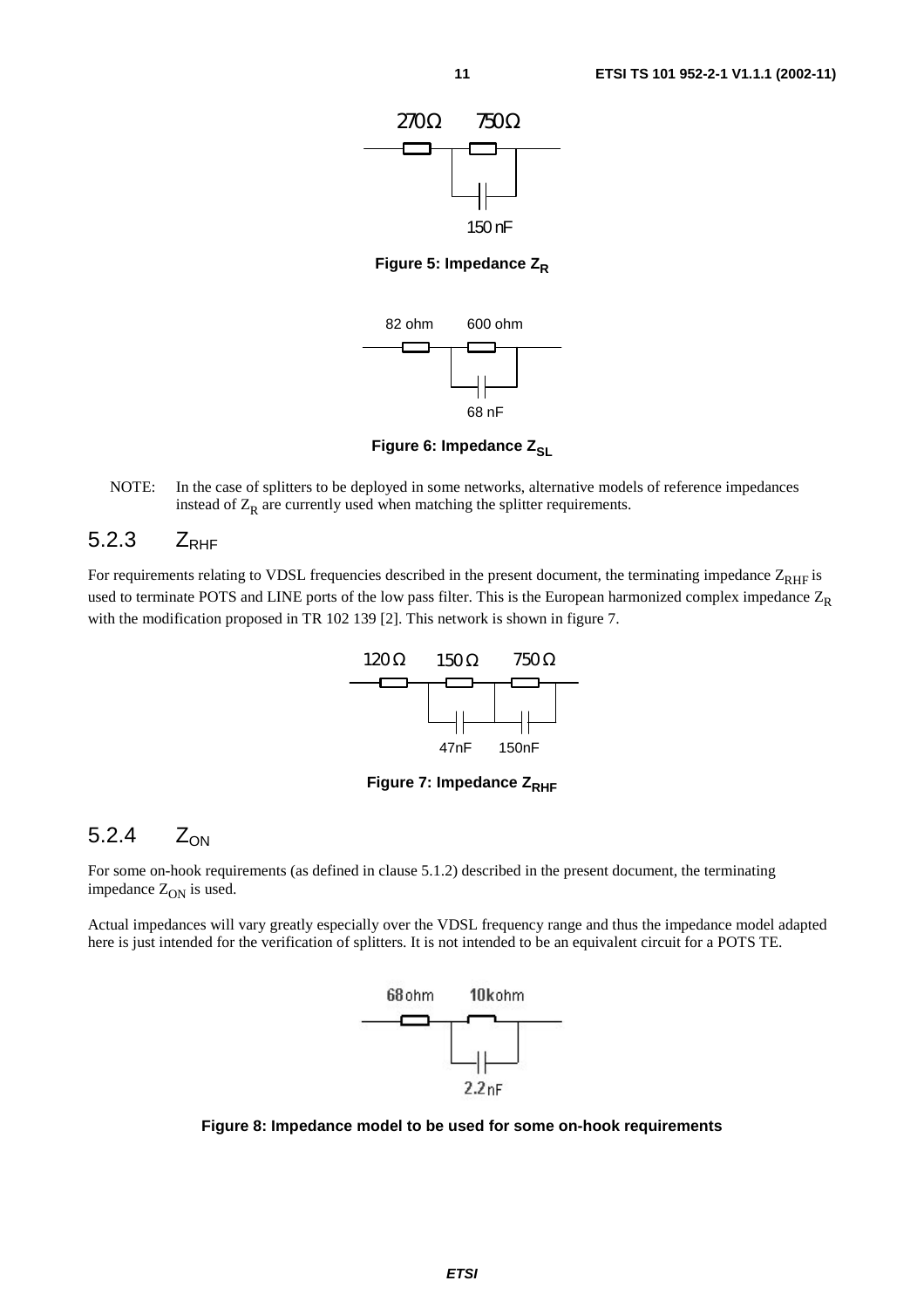# 5.3 General transmission test set-up

For many of the transmission related tests that are specified in the present document, a common general test setup is valid. This test set-up is given in figures 9 and 10, for measurements at the LINE port and POTS port respectively.









# 6 Splitter requirements

# 6.1 Options for splitter requirements

The electrical requirements in the present document are divided into two categories, option A and option B. In a practical sense, the requirements for Option A and Option B are identical with the exception of two clauses. The clauses in question are that specifying pass band return loss requirements in the off-hook state (clause 6.6), and that concerning off-hook isolation (clauses 6.9.2 and 6.10.2).

Although one of the purposes of the present document is to present a harmonized set of requirements for European networks, it has become apparent during the development of the present document that the relative importance of certain key requirements varies considerably between networks in Europe. For this reason it is felt necessary to define two options for the splitter. These can be broadly considered as in clauses 6.1.1 and 6.1.2.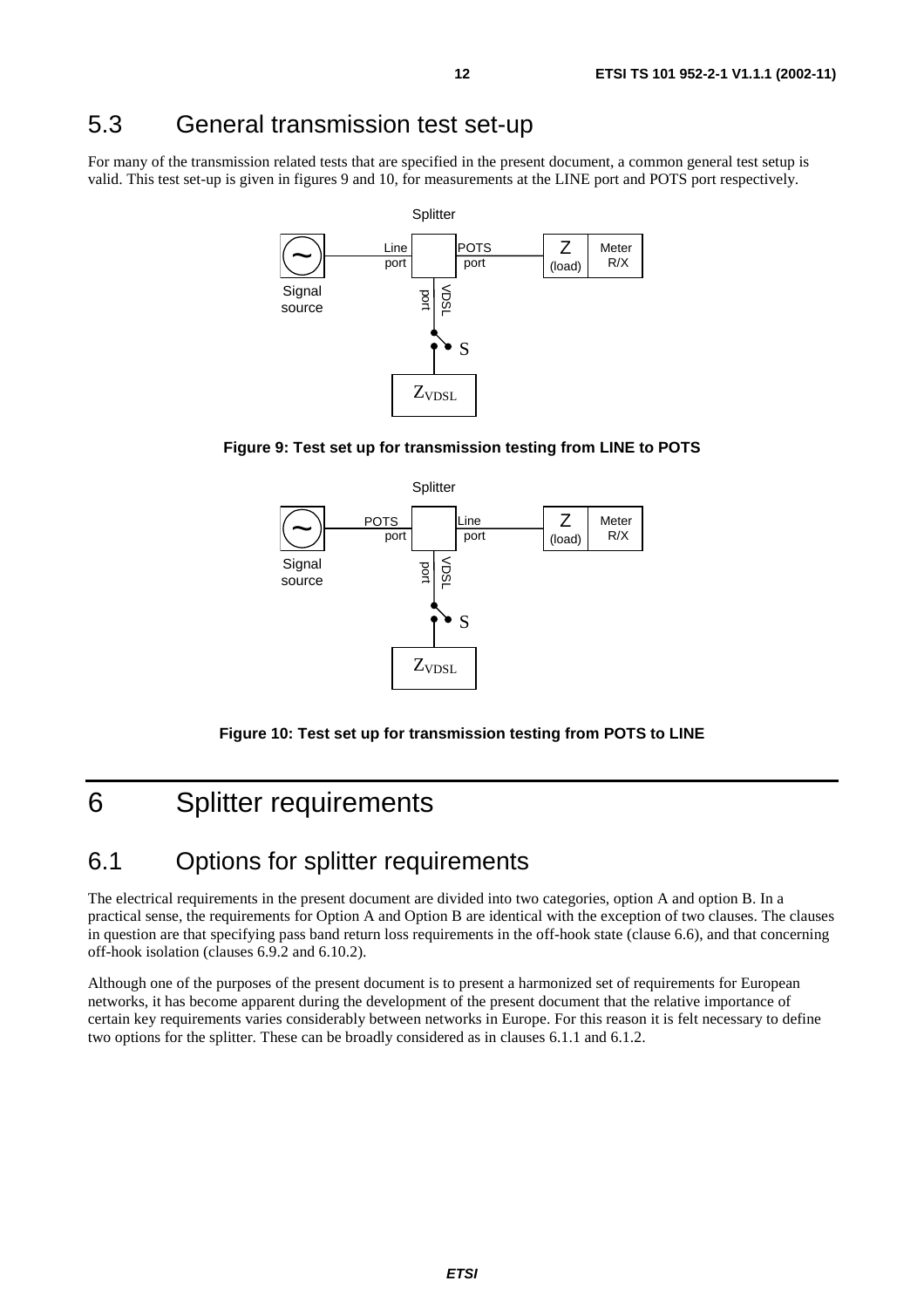### 6.1.1 Option A splitters

- Option A splitters will meet return loss requirements for two reference impedances, which is appropriate for networks where the population of existing terminals or network presentations includes equipment designed against several different reference impedance values.
- Conversely, this option assumes that potential sidetone and far end echo effects can be adequately accounted for with relatively moderate return loss requirements.
- In addition option A splitters are considered to be appropriate to networks where concerns of potential interference between services (e.g. audible VDSL interference to the POTS service) motivate a requirement of very high level of isolation.

### 6.1.2 Option B splitters

- Option B splitters are considered to be appropriate to networks where concerns of sidetone and far end echo effects motivate a very high return loss requirement.
- Additionally, this return loss requirement is only valid for one reference impedance, and thus option B splitters are appropriate for networks for which it is felt that one single reference impedance is sufficient to accommodate the needs of all terminals and network presentations.
- Conversely, this option assumes that potential interference between services can be adequately accounted for with relatively moderate isolation requirements.

# 6.2 DC requirements

### 6.2.1 DC resistance to earth

The DC resistance between each terminal (i.e. A-wire and B-wire) of the splitter and earth, when tested with 100 V DC, shall not be less than 20 M $\Omega$ .

This requirement only applies to splitters with a terminal directly connected to earth.

### 6.2.2 DC Insulation resistance between A-wire and B-wire

The DC resistance between the A-wire and B-wire at both the LINE and POTS port of the splitter, when tested with 100 V DC, shall not be less than 5 M $\Omega$ .

In the case where the splitter is fitted with a signature network, measurement of the DC isolation resistance becomes more difficult. Possible solutions include a switching system in order to open circuit the signature network for the measurement, or indeed performing the measurement before the signature network is added to the splitter card. It is left to the individual operator to determine how this measurement should be carried out. Depending on the particular test methodology used, the requirement shall be set accordingly.

### 6.2.3 DC series resistance

The DC resistance from the A-wire to the B-wire at the LINE port with the POTS port shorted, or at the POTS port with the LINE port shorted shall be less than or equal to 50  $\Omega$ .

NOTE: The issue of defining a V-I characteristic in order to fully specify the DC behaviour of the splitter is currently under study.

This requirement shall be met for the feeding conditions described in clause 5.1.2 for both on and off hook conditions.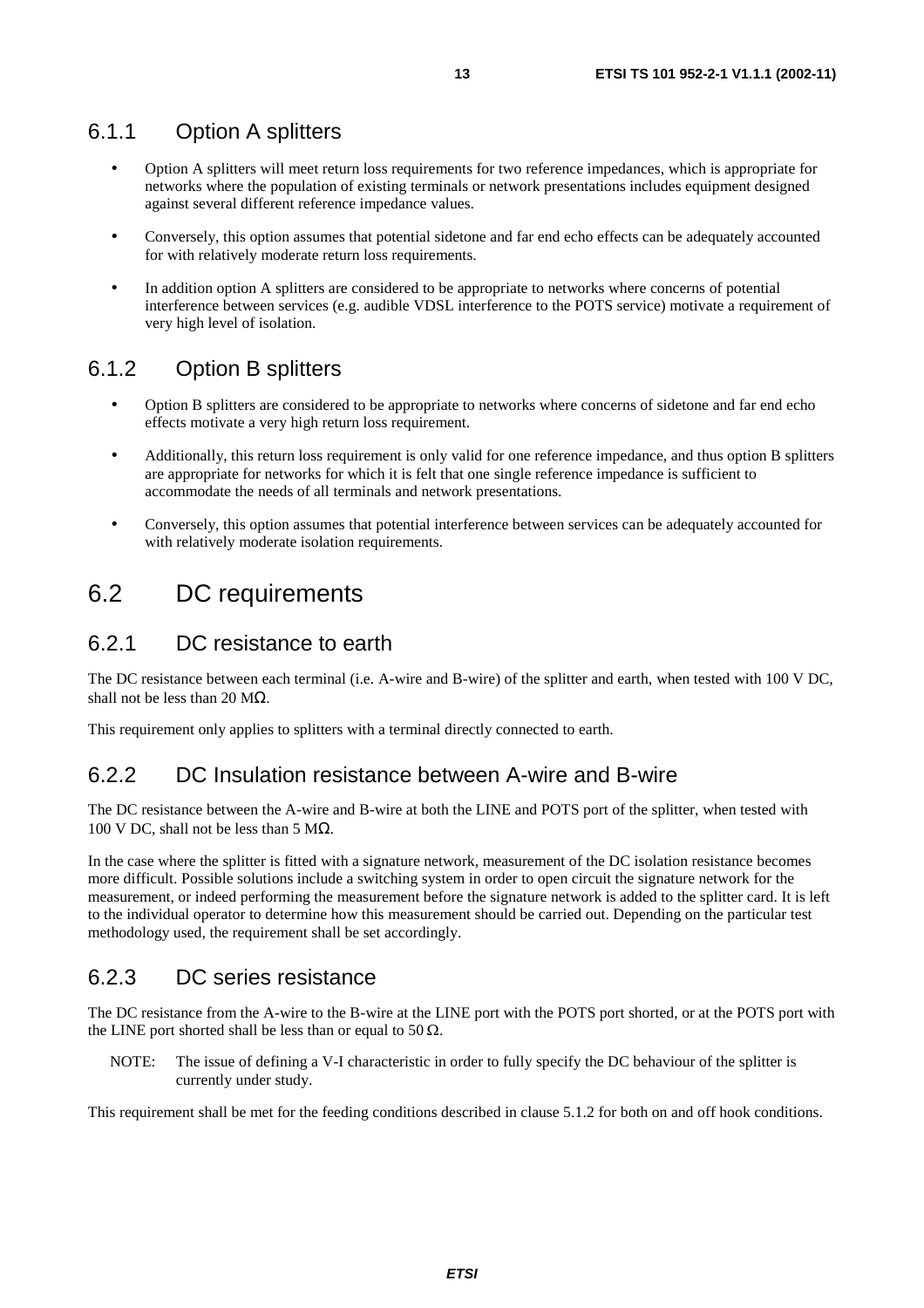### 6.2.4 DC signalling

The PSTN line typically may, according ES 201 970 [9], have 38V to 78V DC powering the analogue TE. When the POTS terminal is off hook, the voltage appearing across the splitter ports will normally be lower depending on the characteristics of the terminal and the line length.

The splitter shall not significantly affect any PSTN DC signalling in such a manner that would prevent it from performing its intended function.

The following DC signalling methods are commonly used:

- Register recall signalling (specified in ES 201 729 [12]);
- Reversals in polarity (commonly used in many networks to signal various events to the TE);
- Loop disconnect dialling (specified in ES 201 187 [13]), although DTMF signalling is preferred in combination with ADSL;
- K-break referred to in ES 201 970 [9], clause 14.6;
- CLI and other enhanced signalling, according EN 300 659 [10]; and
- ES 200 778 [11] may also be associated to some special DC signals.

NOTE: Clause 14 of ES 201 970 [9] refers to these signalling methods.

# 6.3 Ringing frequency requirements

The DC feeding conditions of clause 5.1.2 are not applicable to these requirements.

### 6.3.1 Voltage drop at 25 Hz and 50 Hz

Ringing signals with frequencies of 25 Hz and 50 Hz shall be used.

The maximum voltage drop at the load impedance due to the insertion of one splitter, in the test set-up of figure 9, shall be not more than 2 Vrms. This requirement is valid with the switch S in figure 9 both open and closed.

| Impedance of signal source                | $850 \Omega$ (resistive)              |
|-------------------------------------------|---------------------------------------|
| Impedance of the load                     | 2,7 k $\Omega$ + 2,2 $\mu$ F at 25 Hz |
|                                           | 2.7 k $\Omega$ + 1.0 $\mu$ F at 50 Hz |
| Open voltage of the AC test signal source | 35 Vrms                               |
| Level of the DC feeding voltage           | 60 V DC                               |

#### **Table 1: Test conditions Voltage drop at 25 Hz and 50 Hz**

### 6.3.2 Impedance at 25 Hz and 50 Hz

The POTS port and the LINE port of the splitter shall have an impedance (when measured between the A-wire and the B-wire) at 25 Hz and 50 Hz of not less than 40 kΩ. When testing at either the POTS port or the LINE port all other ports are open circuit.

## 6.3.3 Total harmonic distortion at 25 Hz and 50 Hz

The splitter shall be able to transfer the ringing signals to the AC-load without significant distortion. This is tested with two sets of source and feeding voltages, as given in table 2. The test shall be carried out at 25 Hz and 50 Hz. With those voltages applied, the total harmonic distortion of the AC signal shall be less then 10 %. The test setup is given in figure 9. This requirement is valid with the switch S in figure 9 both open and closed.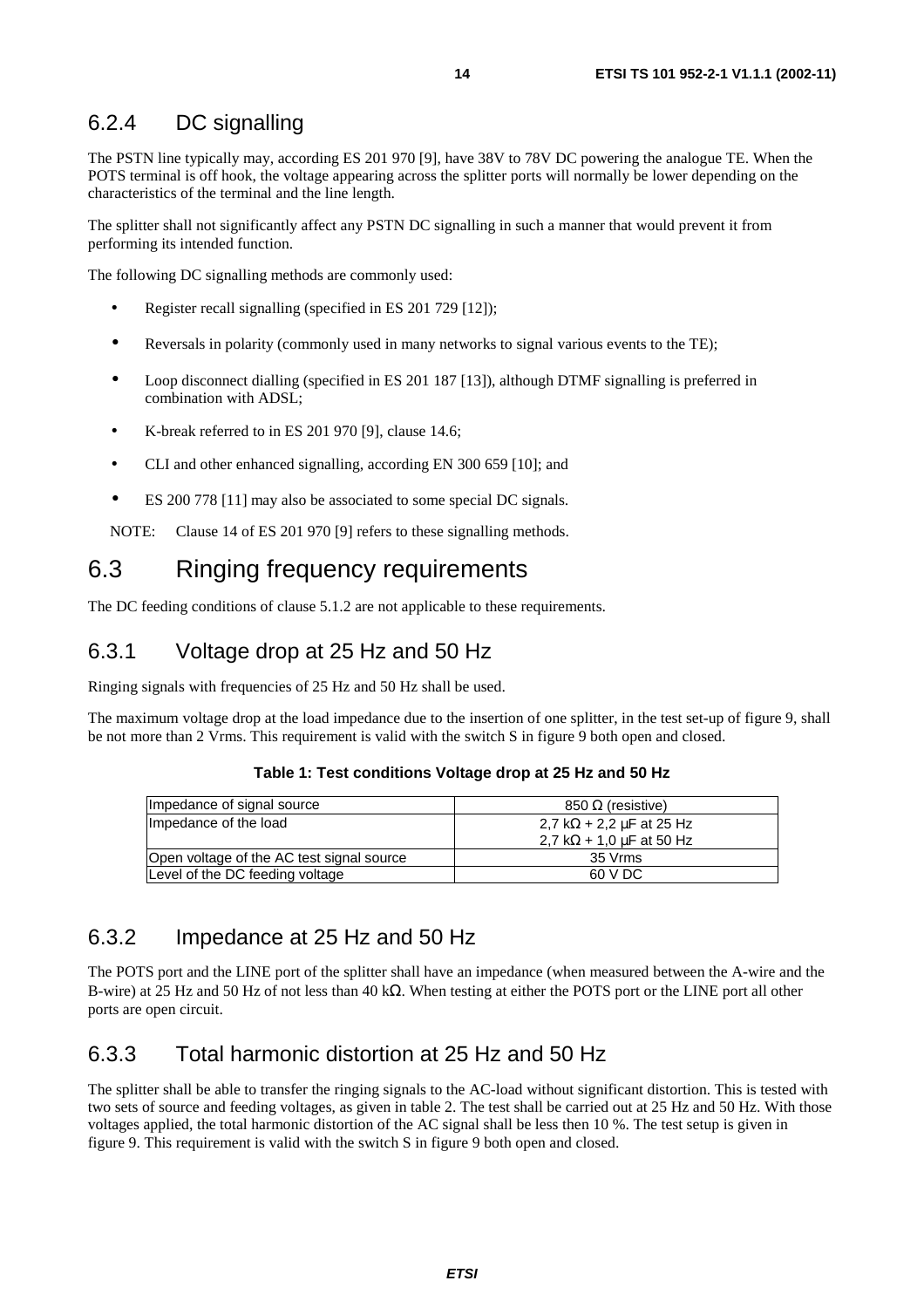| Impedance of signal source                         | 850 Ω (resistive)                     |
|----------------------------------------------------|---------------------------------------|
| Impedance of the load                              | 2,7 k $\Omega$ + 2,2 $\mu$ F at 25 Hz |
|                                                    | 2,7 k $\Omega$ + 1,0 $\mu$ F at 50 Hz |
| Open voltage of the AC test signal source (test 1) | 100 Vrms                              |
| Level of the DC feeding voltage (test 1)           | 50 V DC                               |
| Open voltage of the AC test signal source (test 2) | 50 Vrms                               |
| Level of the DC feeding voltage (test 2)           | 78 V DC                               |

#### **Table 2: Test conditions THD at 25 Hz and 50 Hz**

# 6.4 Pass band loss requirements (on-hook)

### 6.4.1 On hook requirement for the case of high impedance injection

The magnitude of the voltage gain of the splitter in the range 200 Hz to 2 800 Hz shall be within the range -4 dB to +4 dB for the on-hook case with high impedance injection. A DC voltage of 50 V shall be used. The test set ups are given in figures 9 and 10. This requirement is valid with the switch S in figures 9 and 10 both open and closed.

The test shall be executed with the combinations of source and load impedances in table 3.

NOTE: Different test set-ups are used in the case where the splitter is for the LE-side or TE-side (as defined in figure 1).

#### **Table 3: Impedances and test setups for the on hook voltage gain test**

| <b>Splitter</b><br>Type | Test setup reference | Impedance of<br>signal source | Impedance of the load |
|-------------------------|----------------------|-------------------------------|-----------------------|
|                         | Figure 10            | ∠⊳                            | 4 <sub>ON</sub>       |
|                         | Figure 9             | ∠⊳                            | ∠ON                   |

Level of the test signal  $= -4$  dBV emf.

### 6.4.2 On hook requirement for the case of low impedance injection

The requirements of this clause are only applicable to certain networks (see clause 5.1.2).

#### 6.4.2.1 On-hook insertion loss

The insertion loss of one splitter shall be less then 1 dB at 1 kHz for the on-hook case with low impedance injection.

The on-hook pass band insertion loss shall be measured according to both figures 9 and 10 for either an LE or and TE splitter. In either case both the source and load shall be set at 600  $\Omega$ . This requirement is valid for DC current in the range from 0,4 mA to 2,5 mA.

This requirement is valid with the switch S in figures 9 and 10 both open and closed.

#### 6.4.2.2 On-hook insertion loss distortion

The absolute difference between the insertion loss at any frequency in the range 200 Hz to 2 800 Hz and the insertion loss at 1 kHz shall be less then 1 dB.

The on-hook pass band insertion loss distortion shall be measured according to both figures 9 and 10 for either an LE or a TE splitter. In either case both the source and load shall be set at  $600 \Omega$ . This requirement is valid for DC current in the range 0,4 mA to 2,5 mA.

This requirement is valid with the switch S in figures 9 and 10 both open and closed.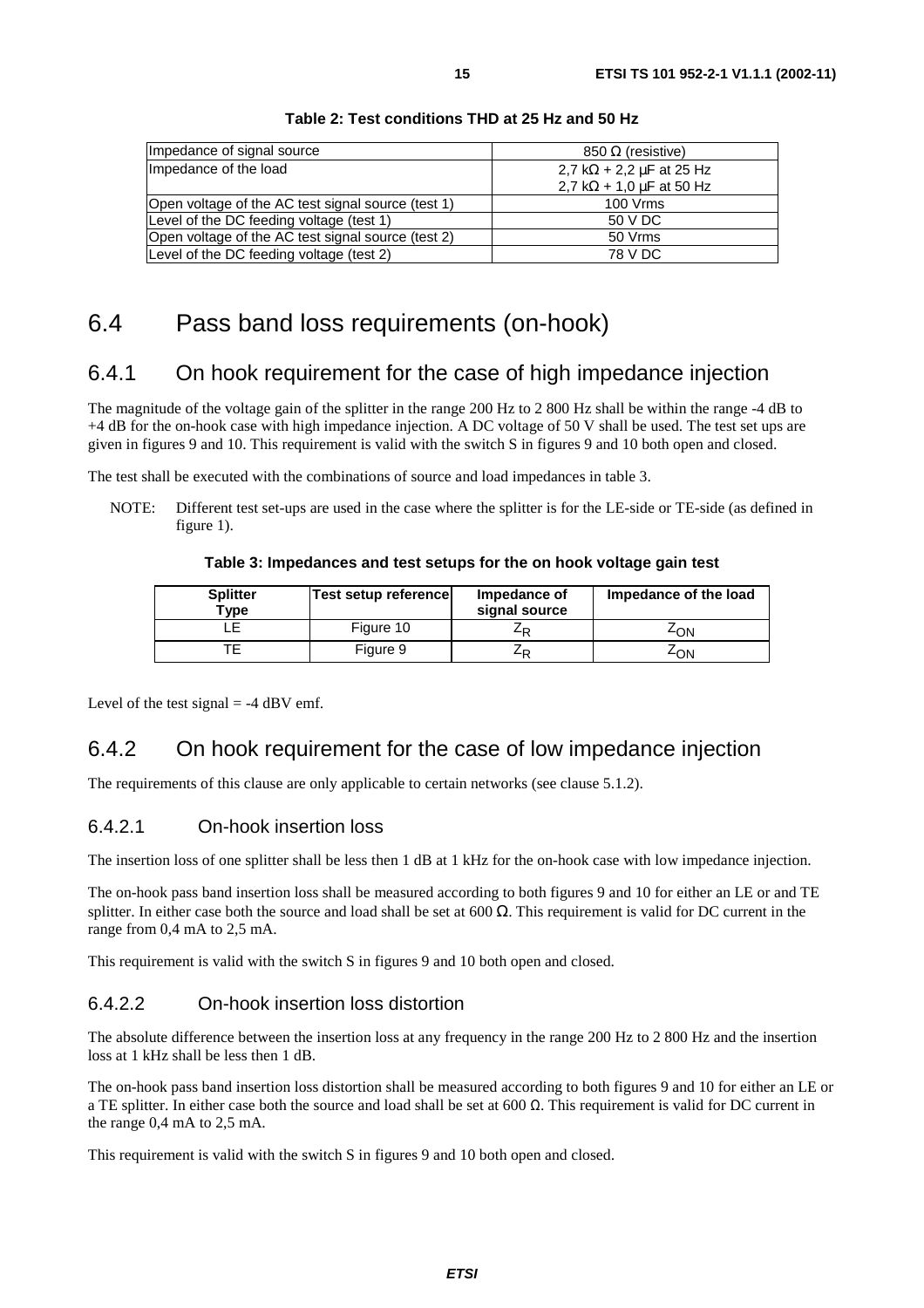# 6.5 Pass band loss requirements (off-hook)

## 6.5.1 Off-hook pass band insertion loss

The insertion loss of one splitter shall be less then 1 dB at 1 kHz.

The test set ups are given in figures 9 and 10. The off-hook passband insertion loss shall be measured according to both figures 9 and 10 for either an LE or a TE splitter. This requirement is valid with the switch S in figures 9 and 10 both open and closed.

Level of the test signal  $=$  -4 dBV emf.

The test shall be executed with both combinations of source and load impedances in table 4. The off-hook DC feeding current is specified in clause 5.1.2.

**Table 4: Combinations of source and load impedances for the insertion loss test** 

| Source/Load<br>combination | Impedance of<br>signal source | Impedance of the load |
|----------------------------|-------------------------------|-----------------------|
| Combination 1              | –R                            |                       |
| Combination 2              | 600 Q                         | 600 $\Omega$          |

### 6.5.2 Off-hook passband insertion loss distortion

The absolute difference between the insertion loss at any frequency in the range 200 Hz to 4 000 Hz and the insertion loss at 1 kHz shall be less then 1 dB. The test shall be executed with both combinations of source and load impedances in table 4. The test set-ups are described in figures 9 and 10, the off-hook DC feeding current is specified in clause 5.1.2. This requirement is valid with the switch S in figures 9 and 10 both open and closed.

# 6.6 Passband return loss requirements (off-hook)

The return loss at both the POTS and LINE port of the splitter shall be measured according to figures 9 and 10. The definition of return loss (for the case of a measurement at the POTS port) is given in figure 11. The return loss requirements are valid with the switch S in figures 9 and 10 both open and closed.



**Figure 11: Definition of return loss at the POTS port** 

There are two options for return loss testing. The following test set-ups and requirements are equally applicable to the LE and TE splitters. Return loss testing is to be carried out under the off-hook DC feeding current of clause 5.1.2.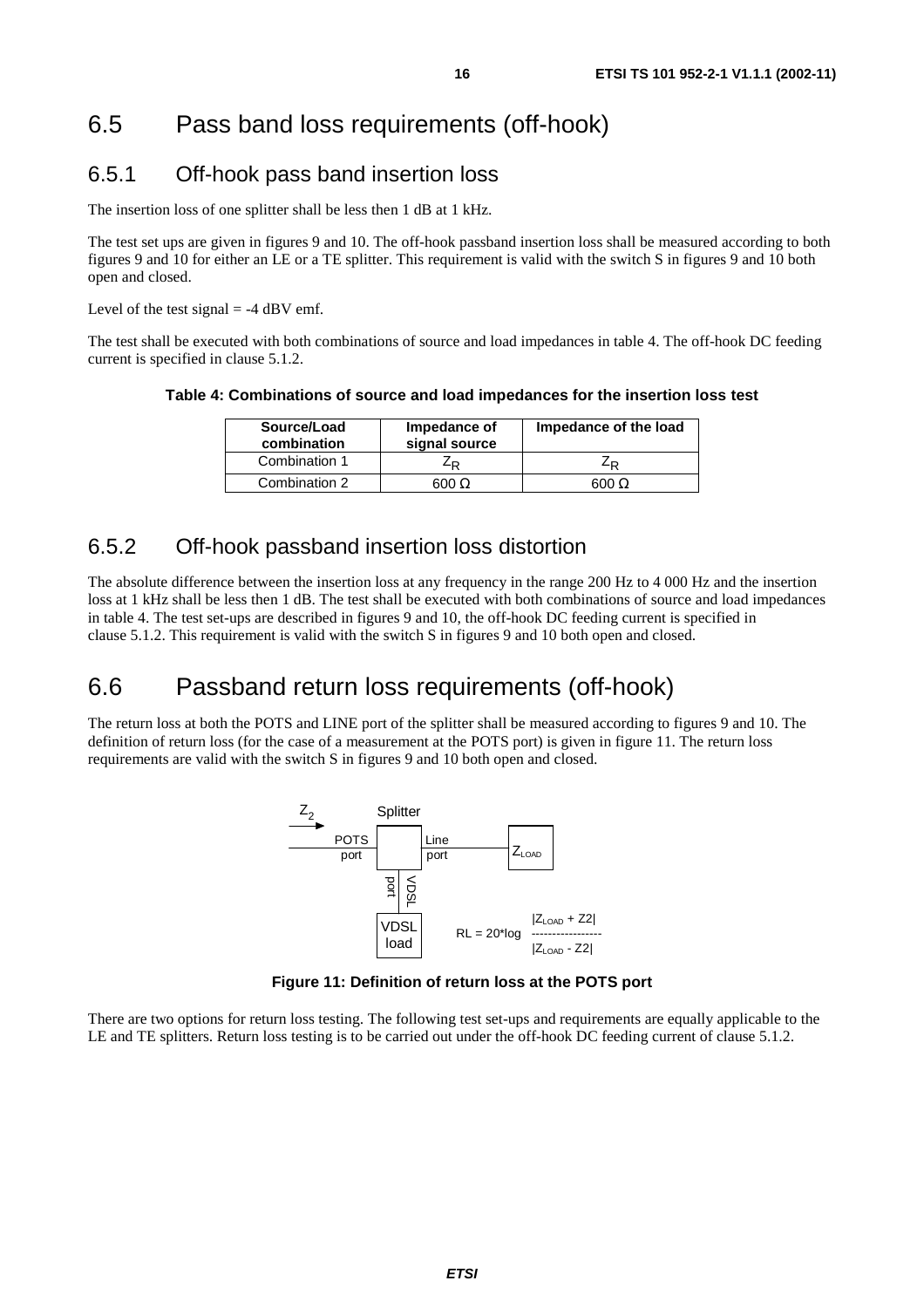#### 6.6.1.1 Return loss requirements, option A

The device shall meet all the return loss requirements specified in table 5.

NOTE: Option A is appropriate for networks where the population of existing terminals or network presentations includes equipment designed against several different reference impedance values (e.g. 600  $\Omega$ , harmonized European reference impedance  $Z_R$ , other complex impedances), such that it is felt that one single reference impedance is insufficient to accommodate the needs of all terminals and network presentations. Due to the wide range of impedances which are accommodated, the degree of potential degradation of the POTS service introduced by an option A splitter may not be as well controlled as in the case of option B.

| Test #                                                                               | Value of $Z_{\text{LOAD}}$ | <b>Frequency range</b>       | <b>Minimum Return Loss</b> |
|--------------------------------------------------------------------------------------|----------------------------|------------------------------|----------------------------|
| test 1                                                                               | Z <sub>SL</sub>            | 300 Hz to 3 400 Hz           | 12 dB                      |
| test 2                                                                               | Z <sub>SL</sub>            | 3 400 Hz to 4 000 Hz         | 8 dB                       |
| test 3                                                                               | Z <sub>R</sub>             | 300 Hz to 3 400 Hz           | 12 dB                      |
| test 4                                                                               | Z <sub>R</sub>             | 3 400 Hz to 4 000 Hz<br>8 dB |                            |
| NOTE:<br>A value of 14 dB for the minimum Return Loss instead of 12 dB is desirable. |                            |                              |                            |

**Table 5: Return loss requirements, option A** 

#### 6.6.1.2 Return loss requirements, option B

The device shall meet the return loss requirements specified in figure 12.

NOTE: Option B is appropriate for networks for which it is felt that one single reference impedance is sufficient to accommodate the needs of all terminals and network presentations.



**Figure 12: Minimum return loss template for option B** 

For the case of option B,  $Z_{LOAD}$  in figure 11 shall be  $Z_R$ .

# 6.7 Requirements relating to metering pulses at 12 kHz or 16 kHz

In the case where pulse metering signals are deployed on the same lines as VDSL, the insertion loss due to the splitter shall be measured at the frequency of the metering pulse. Due to the country specific nature of the rationale of this requirement, the required insertion loss shall be operator specific. A maximum insertion loss requirement of in the range 3 dB to 5 dB per splitter should be suitable for many European networks.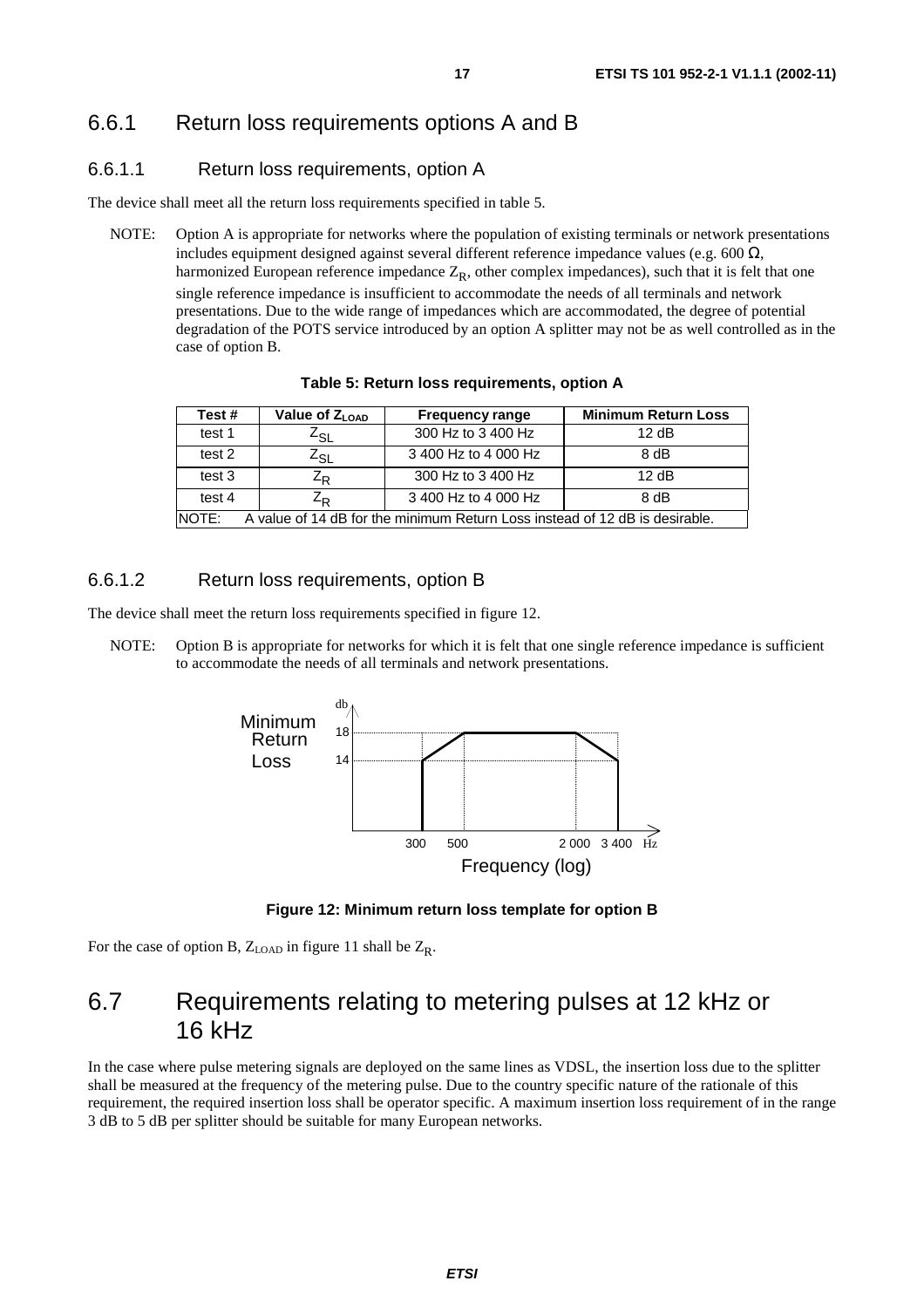The test set up of figures 9 and 10 shall be used, using the condition of table 6. The level of the test signal is 3,5 Vrms. This requirement is valid only for the off-hook condition, with DC current as specified in clause 5.1.2. This requirement is valid with the switch S in figures 9 and 10 both open and closed.

| Level of source | Impedance of  | Impedance of the load   | Impedance at the VDSL |
|-----------------|---------------|-------------------------|-----------------------|
| voltage         | signal source | (Z in figures 9 and 10) | port                  |
| 3.5 Vrms        | $200 \Omega$  | $200 \Omega$            | ∠∨DSL                 |

**Table 6: Conditions for insertion loss test at 12 kHz or 16 kHz** 

NOTE: This is an optional requirement, and can increase the complexity of the low pass filter implementation.

# 6.8 Unbalance about Earth

The basic test set-up for measuring unbalance at the POTS port is shown in figure 13. In the case of measuring at the LINE port, the test set-up of figure 13 is used, however with the POTS and LINE terminations reversed. The test shall be carried out for the combinations described in table 7. Note that the source and measurement are always at the same port. This requirement is applicable for both on hook and off hook cases. DC feeding is as specified in clause 5.1.2. In the case of performing measurements at frequencies above the voiceband, for reasons of practical testing a 150  $\Omega$ impedance should be used in series with the longitudinal source (i.e. S1 in figure 13 should be open).

**Table 7: Unbalance about earth, test setups** 

| Test setup | Source and<br><b>Measurement</b> | State of S2 |
|------------|----------------------------------|-------------|
|            |                                  | open        |
|            | −∩TS                             | closed      |
|            | INF                              | closed      |

The VDSL port shall be terminated with a 100  $\Omega$  resistor for all unbalance tests described in the present document. For each of the test set-ups described above, the splitter shall meet the unbalance about earth requirements as specified in table 8.

| Table 8: Unbalance about earth, minimum values |  |
|------------------------------------------------|--|
|------------------------------------------------|--|

| <b>Frequency range</b> | State of S1 | Value of R   | <b>Minimum Unbalance value</b> |
|------------------------|-------------|--------------|--------------------------------|
| 50 Hz to 600 Hz        | Closed      | $300 \Omega$ | 40dB                           |
| 600 Hz to 3 400 Hz     | Closed      | $300 \Omega$ | 46 dB                          |
| 3 400 Hz to 4 000 Hz   | Closed      | $300 \Omega$ | 40dB                           |
| 4 kHz to 30 kHz        | Open        | 50 $\Omega$  | 40dB                           |
| 30 kHz to 1 104 kHz    | Open        | 50 $\Omega$  | 45dB                           |
| 1 104 kHz to 12 MHz    | Open        | 50 $\Omega$  | 30 dB                          |

The unbalance about earth is calculated by using the following equation:

Unbalance = 
$$
20\log_{10} \left| \frac{U_0}{U_T} \right|
$$
 (dB)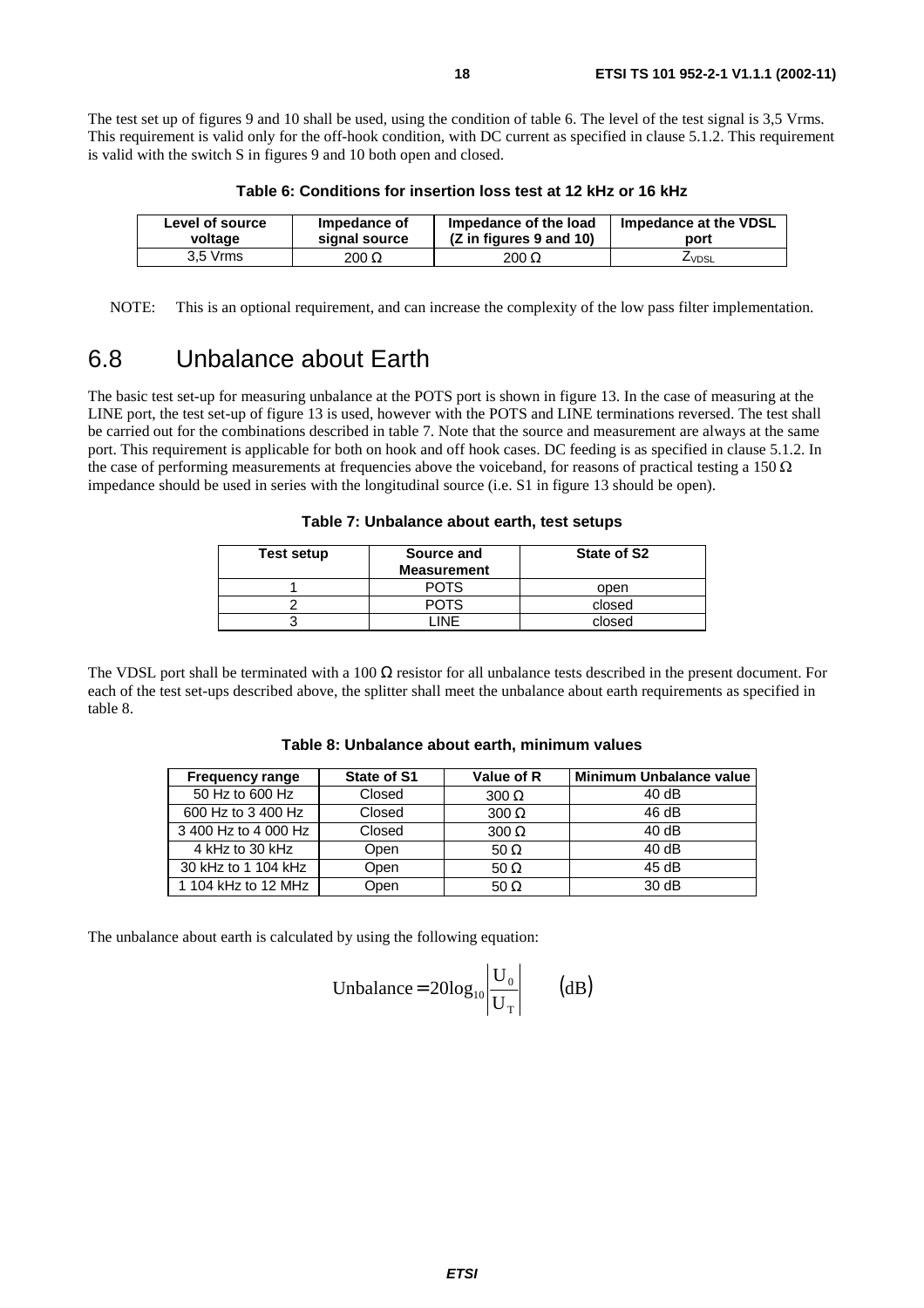

NOTE 1: The dotted circuit is only used if the splitter has an earth terminal.

- NOTE 2: The DC current feeding circuitry is not shown. Care should be taken that this circuitry is implemented in such a way as not to have significant influence on the accuracy of the measurement.
- NOTE 3: For resistances R an equivalent circuit according to ITU-T Recommendation O.9 [7] can be used.

#### **Figure 13: Unbalance about earth test set-up**

If the splitter has no earth terminal, the test should be performed while the splitter is placed on an earthed metal plate of a sufficiently large size.

# 6.9 VDSL band requirements

### 6.9.1 On-hook loss for VDSL over POTS splitters

The value of  $f_L$  to be used shall be dependent on the lower corner frequency of the VDSL being deployed. This will be influenced by a number of factors, including whether the VDSL is being deployed from the exchange or a remote cabinet, and also the spectral regulation applicable to the particular network in question. For more information on  $f<sub>L</sub>$  see clause 8.2 of TS 101 270-1 [8].

138 kHz is considered to be a common value of  $f<sub>L</sub>$ , however it may be as low as 25 kHz, or may be near the upper VDSL 3dB frequency of 1 104 kHz. The value of  $f_L$  may have a very significant influence on the complexity of filter required.

Applying an input test signal of -6 dBV emf to the LINE port of the splitter, the maximum output voltage level measured over the load impedance shall be below the template of figure 14. The DC feeding conditions for the on-hook condition are given in clause 5.1.2.

The test setups are given in figures 9 and 10.

The test shall be executed with the combinations of source and load impedances in table 9.



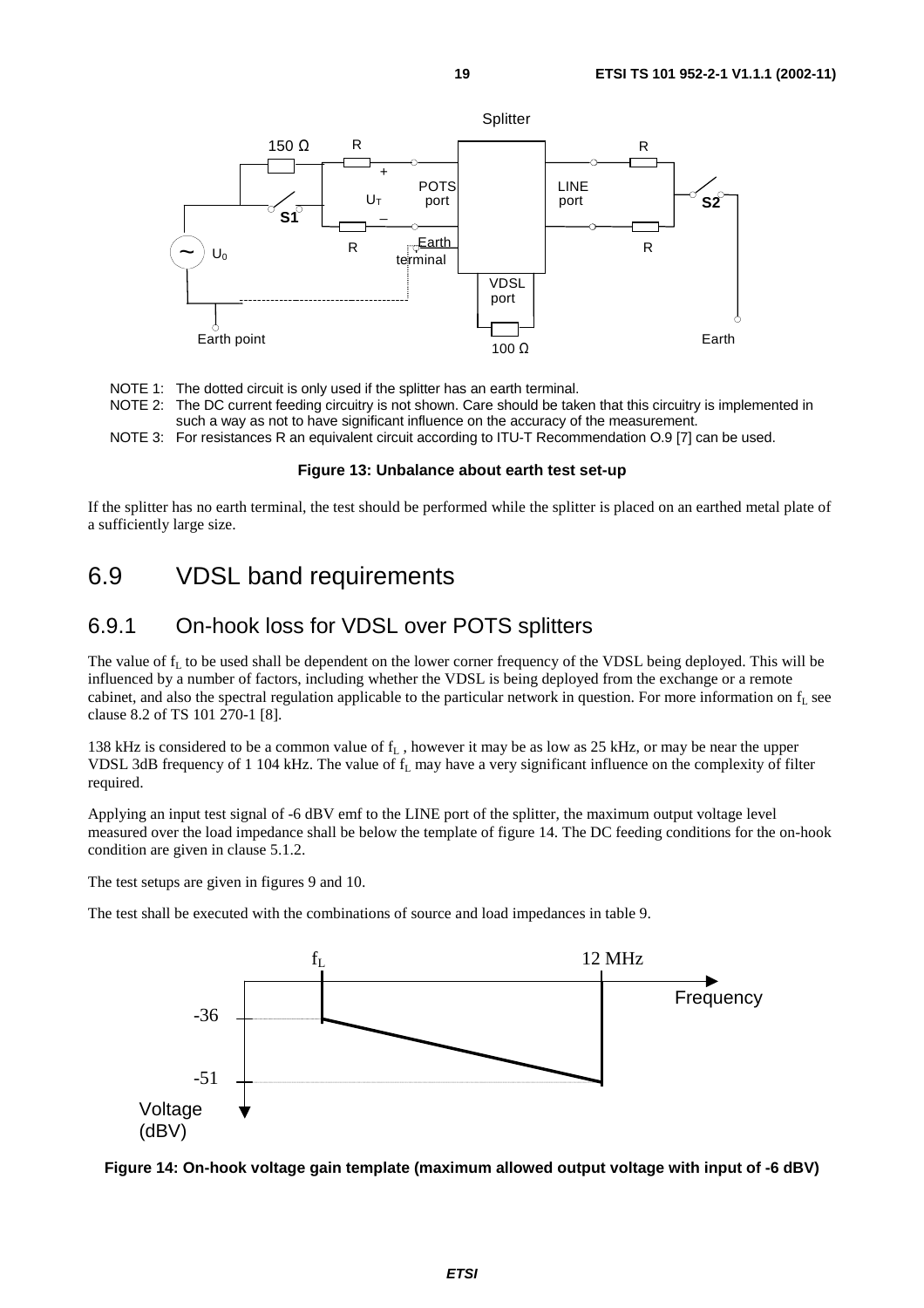|           | Splitter Type   Test setup reference   Impedance of the load |
|-----------|--------------------------------------------------------------|
| figure 9  | ∸on                                                          |
| figure 10 | ∸∩N                                                          |

# 6.9.2 Off-hook isolation

For the value of  $f<sub>L</sub>$  see clause 6.9.2.

In the case where the return loss requirement of option A (see clause 6.6.1.1) is used in specifying the splitter, the offhook isolation requirement of table 10 shall be fulfilled.

In the case where the return loss requirement of Option B (see clause 6.6.1.2) is used in specifying the splitter, the offhook isolation requirement of table 11 shall be fulfilled.

The test setups to be used are given in figures 9 and 10, i.e. the isolation is to be measured at both the POTS and LINE ports. The off-hook DC feeding conditions are specified in clause 5.1.2. The splitter shall also fulfil the requirements if the signal source is connected to the DSL port, the level meter connected to the POTS port and the LINE port terminated with ZRHF.

#### **Table 10: Isolation, minimum value in the case of return loss option A**

| <b>Frequency range</b>   | Minimum value |
|--------------------------|---------------|
| f <sub>1</sub> to 12 MHz | 55 $dB$       |

#### **Table 11: Isolation, minimum value in the case of return loss option B**

| <b>Frequency range</b>      | Minimum value |
|-----------------------------|---------------|
| $f_L$ to 138 kHz (see note) | 45 dB         |
| 138 kHz to 12 MHz           | 55 $dB$       |

NOTE: In the case where  $f<sub>L</sub>$  is greater than or equal to 138 kHz, only the 55 dB requirement applies.

- Impedance of signal source =  $Z_{RHF}$ .
- impedance of the load =  $Z_{RHF}$ .
- level of the test signal  $=$  -6 dBV emf.

# 6.10 Noise

The noise requirements of clause 6.10.1 are valid for the off-hook condition. The noise requirements of clause 6.10.2 is valid for both the on-hook and off-hook condition. The DC feeding conditions are given in clause 5.1.2.

## 6.10.1 Audible noise level

The psophometric noise power, as defined in ITU-T Recommendation O.41 [6], measured at the LINE port and the POTS port of a splitter, shall be less than -75 dBmp. The psophometer shall be referenced to  $Z_R$ . LINE port and POTS port should be terminated with  $Z_R$ . The VDSL port is terminated with the VDSL load as defined in clause 5.2.1.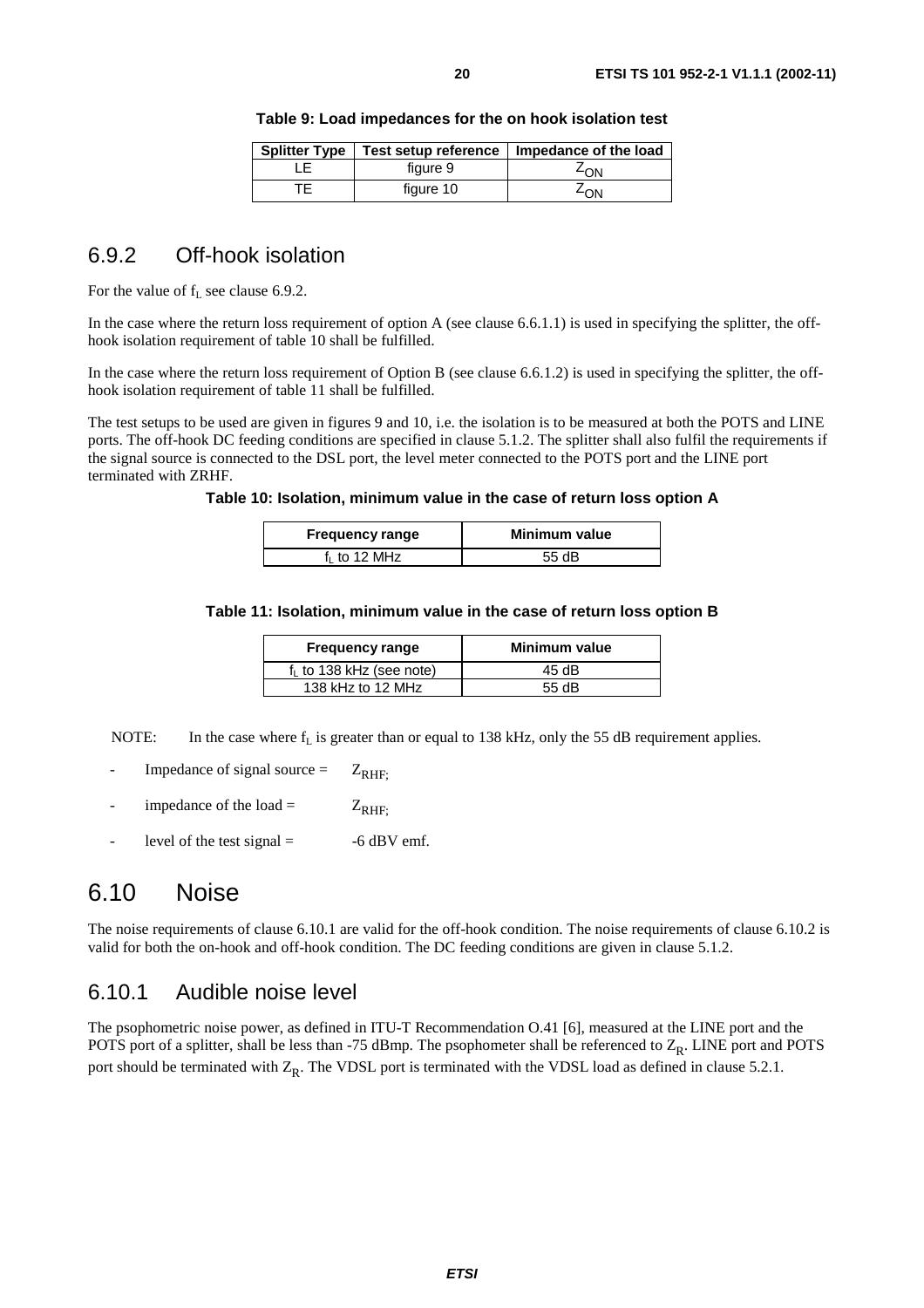## 6.10.2 VDSL band noise level

In the case of a LE splitter, the noise in the frequency range  $f_L$  kHz to 12 MHz due to the splitter, measured at the both the DSL port and at the LINE port, should be less than -125 dBm/Hz measured in a bandwidth of 10 kHz.

In the case of a TE splitter, the noise in the frequency range  $f_L$  kHz to 12 MHz due to the splitter, measured at the both the DSL port and at the LINE port, should be less than -140 dBm/Hz measured in a bandwidth of 10 kHz.

The test set-ups of figures 15 and 16 shall be used.

NOTE: It assumed that the splitter contains no blocking capacitors or high pass filter. In the case where either of these is present, the termination at the VDSL port shall be modified according to figure 4.



**Figure 15: Test set-up for measuring VDSL band noise at the VDSL port** 



**Figure 16: Test set-up for measuring VDSL band noise at the LINE port** 

# 6.11 Distortion

### 6.11.1 POTS band intermodulation distortion

The test setup to be used is given in figure 9. This requirement is valid with the switch S in figure 9 both open and closed. Both the source and load impedance used shall be equivalent to  $Z_R$ . This requirement is valid for both the onhook and off hook conditions. The DC feeding conditions are given in clause 5.1.2.

The test signal to be used is as according to ITU-T Recommendation O.42 [3].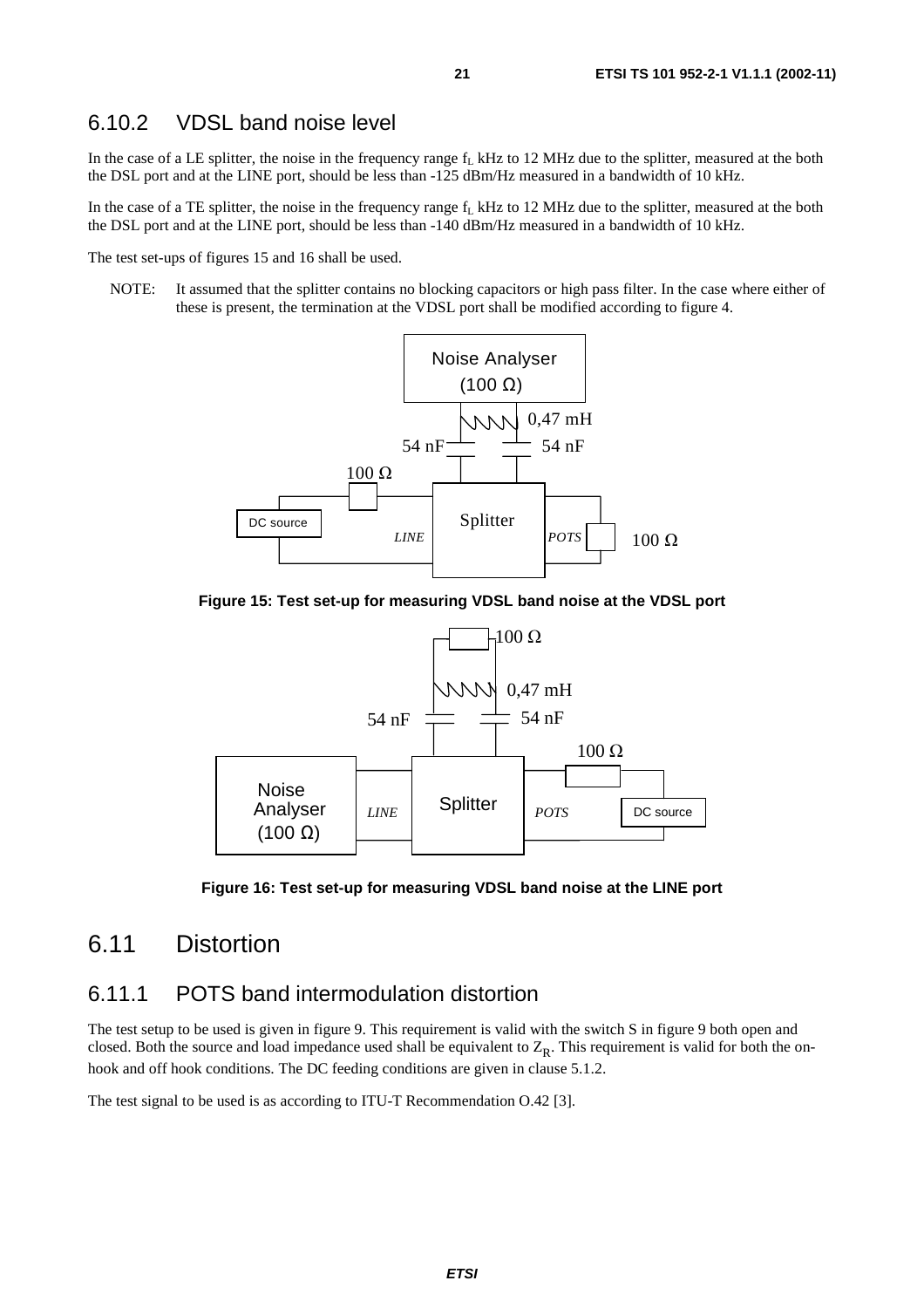Using the 4-tone method at a level of -9 dBm, the second and third order harmonic distortion products shall be at least 57 dB and 60 dB, respectively below the received signal level.

The second and third order harmonics of the 4-tone signal are measured at POTS port.

NOTE: A methodology for performing this test in the presence of an VDSL signal is currently under study. This would represent a more realistic scenario for splitter evaluation.

# 6.12 Group delay distortion

The increase of the group delay distortion by inserting one splitter shall be less than the figures in table 12, relative to the lowest measured delay in the frequency range 300 Hz to 4 000 Hz.

| <b>Frequency range</b> | <b>Maximum value</b>      |
|------------------------|---------------------------|
| 200 Hz to 600 Hz       | 250 us                    |
| 600 Hz to 3 200 Hz     | $200 \text{ }\mu\text{s}$ |
| 3 200 Hz to 4 000 Hz   | $250$ us                  |

**Table 15: Group delay distortion, maximum values** 

Impedance of signal source = 600  $\Omega$  (test 1)/Z<sub>R</sub> (test 2);

impedance of the load = 600 Ω (test 1)/ $Z_R$  (test 2);

level of the test signal  $=$  -10 dBV.

The set-up for measuring group delay distortion is given in figure 9. This requirement is valid with the switch S in figure 9 both open and closed. The DC feeding current is specified in clause 5.1.2. This requirement is valid for both the on hook and off hook conditions.

# 6.13 Requirements related to POTS transient effects

The test set-up is shown in figure 17. It consists of a switch with an on/off transition time less than 2 µs on the POTS port. The resistors  $R_{\text{SOLIRCE}}$  are set at 1 k $\Omega$ . The DC source is set to 48 V.

The signal V<sub>1</sub> measured across the 1 000  $\Omega$ , due to each change of state of the switch S<sub>1</sub>, should be less than 2 V p-p and the main lobe of the Fourier Transform of the transient has its peak at a frequency less than 15 kHz. This applies to both the on and off hook transitions of switch  $S_1$ .

NOTE 1: A possible implementation of switch  $S_1$  is given in TR 101 728 [5].



**Figure 17: Test circuit for large signal test** 

NOTE 2: In some cases there could be disturbances from POTS TE that could show a degree of asymmetry at higher frequencies, and therefore common mode suppression methods for splitters are under study.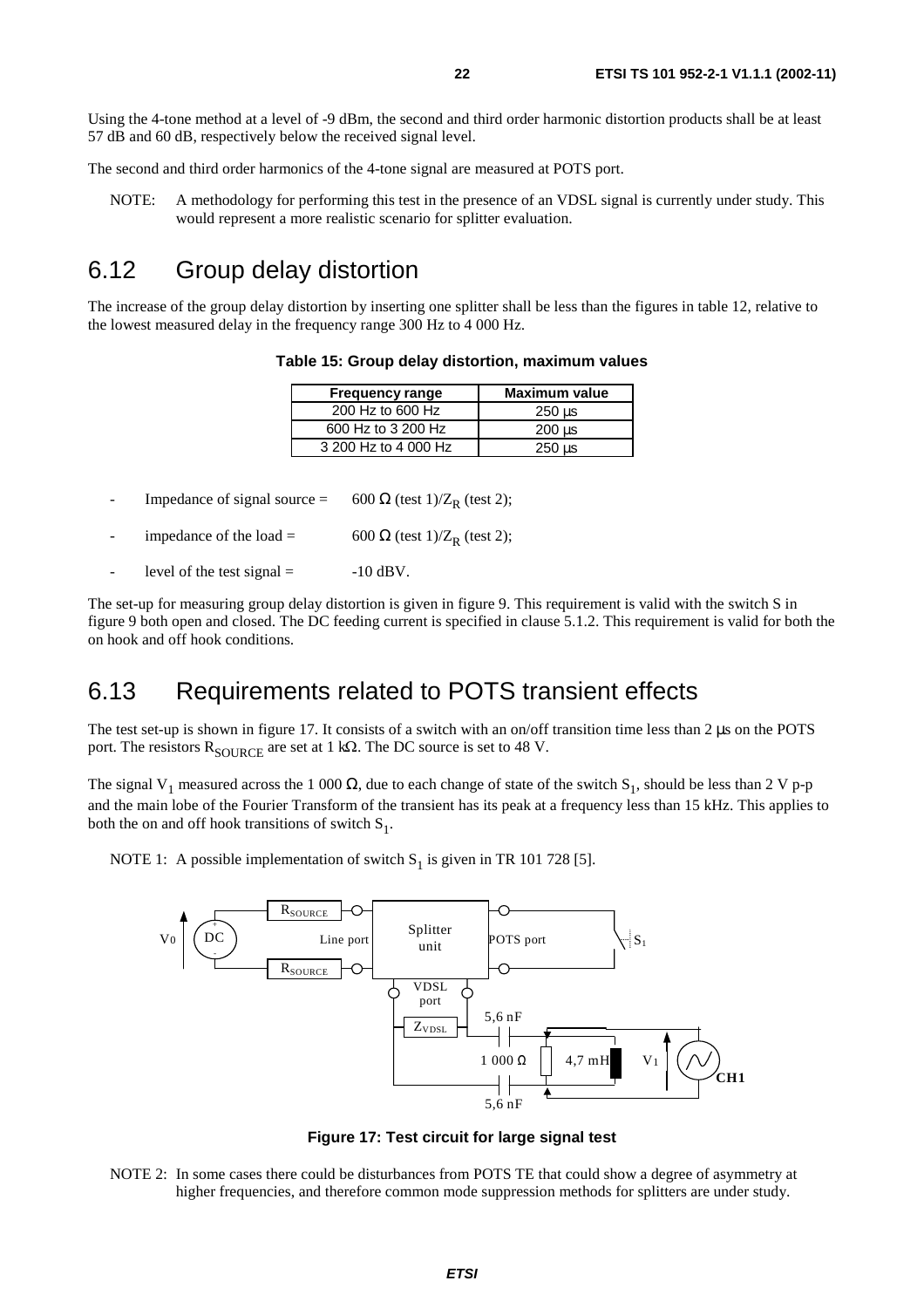# Annex A (informative): Bibliography

ITU-T Recommendation G.992.1: "Asymmetric Digital Subscriber Line (ADSL) transceivers".

ITU-T Recommendation G.117: "Transmission aspects of unbalance about earth".

ETSI EN 300 001: "Attachments to the Public Switched Telephone Network (PSTN); General technical requirements for equipment connected to an analogue subscriber interface in the PSTN".

ETSI TS 102 080: "Transmission and Multiplexing (TM); Integrated Services Digital Network (ISDN) basic rate access; Digital transmission system on metallic local lines".

ETSI TS 101 952-1-2: "Access network xDSL transmission filters; Part 1: ADSL splitters for European deployment; Sub-part 2: Specification of the high pass part of ADSL/POTS splitters".